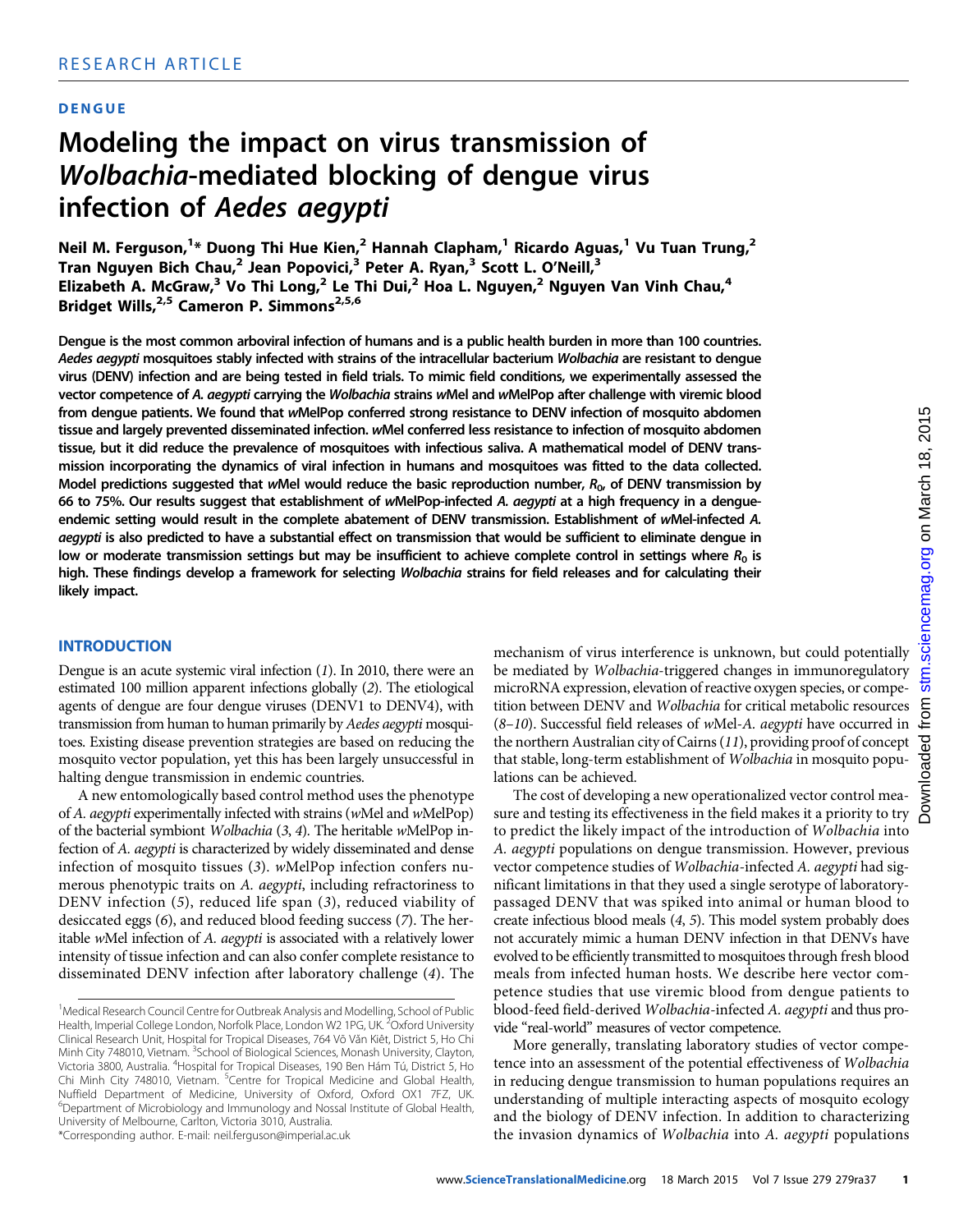(the goal of field trials currently under way), we require better understanding of (i) the development of DENV infection in mosquitoes (and how this is modified by Wolbachia), (ii) the within-host dynamics of DENV infection in humans, and (iii) DENV transmission from mosquitoes to humans and from humans to mosquitoes (and how this is modified by Wolbachia). Here, we begin to address these data needs by combining experimental characterization of the impact of Wolbachia infection on vector competence with mathematical modeling of the natural history of DENV infection in humans and vectors. By using more biologically realistic experimental and mathematical models than hitherto possible, we have generated estimates of the impact of Wolbachia strains on dengue transmission that can be used with greater confidence to inform future field trials in dengueendemic areas and to guide the development of additional Wolbachia strains in A. aegypti.

## RESULTS

## Vector competence assessments of wMelPop-A. aegypti

We measured the susceptibility of wMelPop-A. aegypti to DENV infection after human viremic blood feeding ( $n = 27$  independent feeds). wMelPop-A. aegypti were highly resistant to acquiring DENV compared with their wild-type counterparts as assessed by assaying their abdomen tissues (Fig. 1). In a subset of mosquitoes with detectable virus in their abdomen, salivary glands were assayed for the presence of DENV infection. For wild-type mosquitoes, 90% [95% credible interval (CI), 87 to 94%] of salivary glands contained DENV, whereas for wMelPop-infected mosquitoes, virus was detected in only 2.6% (95% CI, 0.5 to 7.6%) of the salivary glands tested (Fig. 1). We did not explicitly fit mathematical models to the wMelPop data because, under the highly plausible assumption that infection of salivary glands is required for DENV transmission, the salivary gland data suggested at least 90% blocking of transmission.

# Vector competence assessments of wMel-A. aegypti

We postulated that wMel infection would confer lower levels of resistance to DENV infection in A. aegypti than wMelPop on the basis that wMel is present at lower tissue densities  $(11)$ . To test this hypothesis, we measured the prevalence of DENV-infected mosquito abdomens and saliva in wild-type and wMel-A. aegypti after 42 independent human viremic blood feeds. Groups of mosquitoes were assessed at multiple time points after viremic blood feeding to assess whether the phenotype of wMel-A. aegypti had a temporal component. The results, stratified by serotype, plasma viremia, time since blood meal, and mosquito tissue type, are shown in Fig. 2.

We used a nonparametric sign test (see Materials and Methods) to assess differences in infection rates between wMel and wild-type mosquitoes (Table 1). Note that for all data subsets examined, the number of paired observations for which infection rates in wild-type mosquitoes exceeded those in wMel-infected mosquitos was always greater or equal to the number of pairs where the converse was true. Overall, the proportion of mosquitoes with DENV-infectious saliva was significantly lower in wMel-A. aegypti than in wild-type mosquitoes 10 and 14 days after blood meal ( $P < 0.005$ ; Table 1), these being the two most data-rich time points. Abdomen infections were significantly lower in wMel-A. aegypti compared to wild-type at day 14 after blood meal ( $P = 0.0044$ ) and close to significant at day 10 ( $P =$ 

|                   |                                  | <b>Abdomen</b> |           | <b>Salivary glands</b> |           |  |  |  |
|-------------------|----------------------------------|----------------|-----------|------------------------|-----------|--|--|--|
|                   | Donor<br>log <sub>10</sub> titer | wMelPop        | <b>WT</b> | wMelPop                | <b>WT</b> |  |  |  |
| DENV1             | 5.3                              | 0/23           | 1/20      |                        |           |  |  |  |
|                   | 8.2                              | 12/16          | 13/13     |                        |           |  |  |  |
|                   | 8.5                              | 2/25           | 12/12     | 0/2                    | 12/12     |  |  |  |
|                   | 9                                | 4/23           | 23/23     | 0/4                    | 23/23     |  |  |  |
|                   | 9.2                              | 3/22           | 18/18     | 1/3                    | 15/18     |  |  |  |
|                   | 9.5                              | 16/27          | 30/30     | 0/15                   | 25/25     |  |  |  |
|                   | 10                               | 5/15           | 38/40     | 0/8                    | 32/38     |  |  |  |
| DENV <sub>2</sub> | 6.1                              | 7/12           | 16/25     |                        |           |  |  |  |
|                   | 6.4                              | 0/21           | 22/28     |                        |           |  |  |  |
|                   | 6.8                              | 0/24           | 0/20      |                        |           |  |  |  |
|                   | 7.4                              | 22/23          | 19/20     |                        |           |  |  |  |
|                   | 7.6                              | 2/37           | 37/39     | 0/2                    | 23/23     |  |  |  |
|                   | 7.7                              | 2/18           | 21/23     | 0/2                    | 21/21     |  |  |  |
|                   | 7.7                              | 1/13           | 19/47     |                        |           |  |  |  |
|                   | 8                                | 9/29           | 20/20     | 0/9                    | 14/24     |  |  |  |
|                   | 8.2                              | 2/19           | 30/30     | 0/2                    | 23/30     |  |  |  |
|                   | 8.2                              | 0/21           | 11/16     |                        |           |  |  |  |
|                   | 8.9                              | 14/25          | 29/30     | 0/14                   | 24/25     |  |  |  |
|                   | 9                                | 20/23          | 30/30     | 1/20                   | 26/30     |  |  |  |
|                   | 9.1                              | 3/14           | 21/21     | 0/3                    | 21/21     |  |  |  |
|                   | 9.9                              | 14/24          | 29/29     | 0/14                   | 25/25     |  |  |  |
| DENV <sub>3</sub> | 6.6                              | 0/18           | 0/31      |                        |           |  |  |  |
|                   | 7.1                              | 0/18           | 0/23      |                        |           |  |  |  |
|                   | 7.3                              | 0/10           | 0/23      |                        |           |  |  |  |
|                   | 8.3                              | 0/35           | 0/42      |                        |           |  |  |  |
|                   | 9.7                              | 15/21          | 20/20     | 1/15                   | 20/20     |  |  |  |
| DENV4             | 6.5                              | 0/31           | 2/24      |                        |           |  |  |  |

Fig. 1. Susceptibility of wild-type and wMelPop-infected mosquitoes to DENV infection. Each row represents the results of feeding cohorts of wild-type (WT) and wMelPop-infected mosquitoes on viremic blood collected from human dengue cases. The  $log_{10}$  viral titer (RNA copies/ml) in plasma of the donor blood is given in the first column (also indicated by the horizontal bars). Other columns indicate the numbers of mosquitoes with detectable abdomen or salivary gland infection over the total numbers fed on blood from that donor. Only mosquitoes with detectable abdominal infection, a prerequisite for disseminated infection, were tested for salivary gland infection. Background color of table cells indicates the proportion of mosquitoes with detectable infection [0% (dark green) to 100% (red)].

0.053). Two versions of saliva results are presented in Table 1. The "saliva conditional" rows show results for the actual saliva samples tested, that is, conditional on detected abdominal infection. However, saliva was only tested in mosquitoes with dengue infection detected in abdominal tissue because abdominal infection is a prerequisite of more disseminated infection. The "saliva unconditional" rows in Table 1 show results for saliva infection assuming that all mosquitoes with no detectable abdominal infection also had no detectable infection in saliva. This best summarizes all available data on the impact of wMel infection on the probability of detecting infectious virus in saliva. The saliva unconditional results in Table 1 show the most marked difference between DENV infection rates in the wMel and wild-type groups, with significant differences ( $P < 0.02$ ) between the groups for each serotype-specific data subset, even including DENV3—the least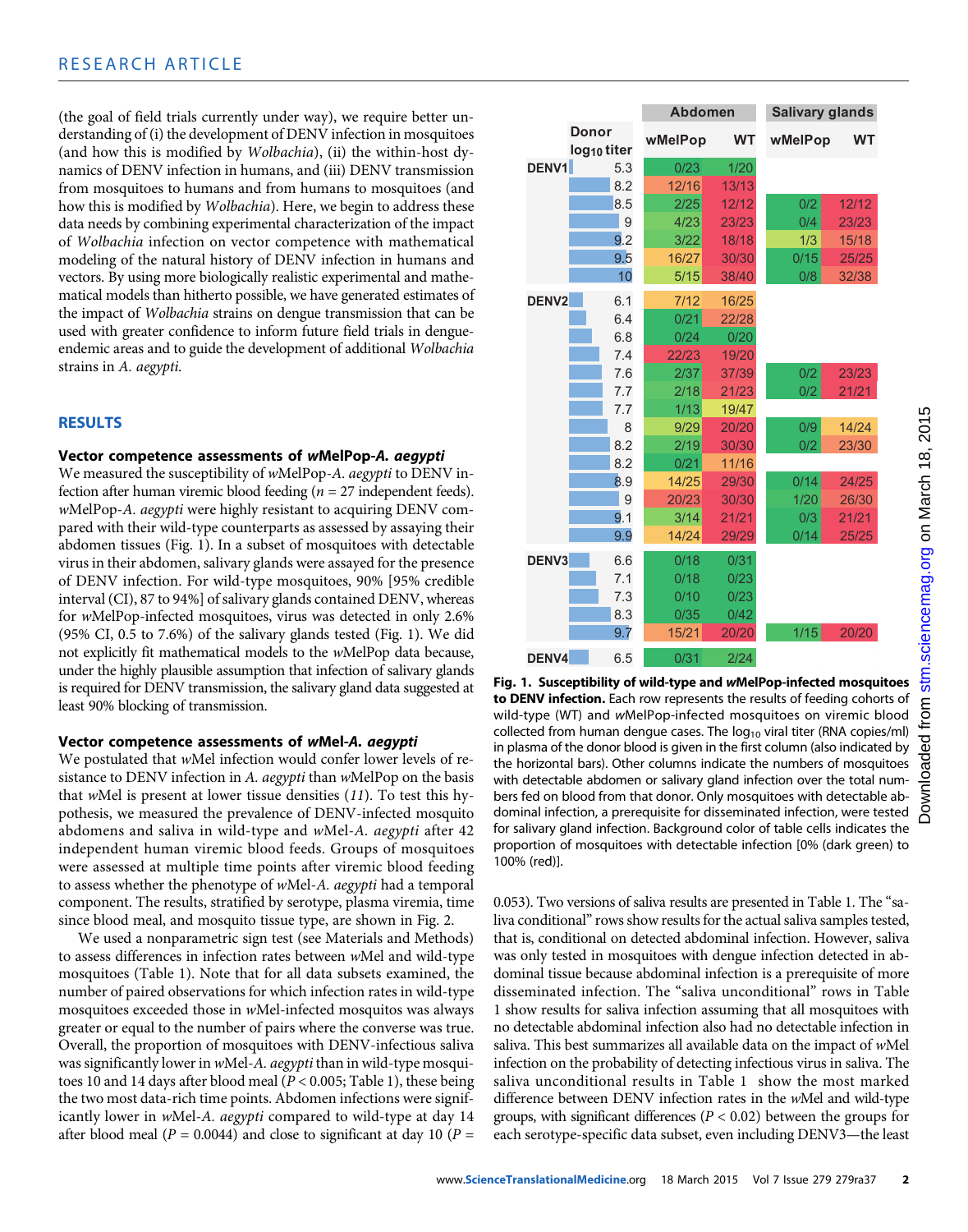|                   |                         | <b>Abdomen</b> |     |                    | <b>Saliva</b>    |                  |           |       |                 |     |            |             |            |             |     |         |
|-------------------|-------------------------|----------------|-----|--------------------|------------------|------------------|-----------|-------|-----------------|-----|------------|-------------|------------|-------------|-----|---------|
|                   |                         | Day 7          |     | Day 10             |                  | Day 14<br>Day 18 |           |       | Day 7<br>Day 10 |     |            | Day 14      |            | Day 18      |     |         |
|                   | <b>Donor</b>            | wMel WT        |     | wMel WT            | wMel WT          |                  | wMel WT   |       | wMel WT         |     | wMel WT    |             | wMel WT    |             |     | wMel WT |
|                   | log <sub>10</sub> titer |                |     |                    |                  |                  |           |       |                 |     |            |             |            |             |     |         |
| <b>DENV1</b>      | 5.4                     |                |     | $0/10$ $0/10$      |                  |                  |           |       |                 |     |            |             |            |             |     |         |
|                   | 6                       |                |     | 5/10 7/10<br>7/8   | 2/2              | 2/2              |           |       |                 |     | 0/5        | 0/7         | 0/2        | 1/2         |     |         |
|                   | 7.3<br>7.4              |                |     | 2/6<br>6/11 13/13  |                  | 5/8 14/14        |           |       |                 |     | 0/6        | 10/13       |            | $0/5$ 12/14 |     |         |
|                   | 7.6                     |                |     | 8/10<br>9/10       | 10/10 9/10       |                  | 6/7       | 5/5   |                 |     | 0/1        | 2/8         | 0/7        | 8/9         | 0/5 | 5/5     |
|                   | 7.7                     | 4/5            | 8/8 | 5/5<br>8/8         | 10/10 12/12      |                  |           |       | 0/4             | 2/8 | 0/5        | 3/8         | 8/10       | 9/12        |     |         |
|                   | 7.7                     | 5/5            | 3/3 | 5/5<br>3/3         | 9/10             | 2/2              |           |       | 1/5             | 0/3 | 2/5        | 1/3         | 4/9        | 2/2         |     |         |
|                   | 7.8                     |                |     | 5/10 10/10         | 5/7              | 7/7              |           |       |                 |     | 0/5        | 3/10        | 0/5        | 6/7         |     |         |
|                   | 7.9                     | 5/5            | 5/6 | 7/7<br>8/8         | 10/10 12/12      |                  | 9/9 10/11 |       | 0/5             | 0/5 | 1/7        | 2/8         | 2/10       | 9/12        | 2/9 | 7/10    |
|                   | 7.9                     |                |     | 10/10 10/10        | 10/10            | 5/5              | 10/10 5/5 |       |                 |     |            | 0/8 10/10   | 2/6        | 2/2         | 2/9 | 2/5     |
|                   | 7.9                     |                |     | 6/6 10/10          | 7/7              | 1/1              |           |       |                 |     | 2/6        | 7/10        | 5/7        | 1/1         |     |         |
|                   | 8.1                     | 6/6            | 8/8 | 4/4<br>8/8         | 12/12 9/9        |                  |           |       | 1/6             | 3/8 | 0/4        | 6/8         | 5/12       | 8/9         |     |         |
|                   | 8.4                     |                |     | 7/10<br>5/7        | 5/7 8/10         |                  |           |       |                 |     | 0/5        | 0/2         | 1/1        | 7/8         |     |         |
|                   | 8.4                     | 5/5            | 6/6 | 7/7<br>5/5         | 6/6 10/10        |                  | 6/6       | 9/9   | 1/5             | 0/6 | 1/5        | 4/7         | 5/6        | 4/10        | 4/6 | 5/9     |
|                   | 8.5                     |                |     | 9/10 10/10         | 9/10 10/10       |                  |           |       |                 |     | 0/9        | 1/10        | 1/9        | 1/10        |     |         |
|                   | 9                       |                |     | 9/10 10/10         | 8/10 10/10       |                  | 6/8       | 8/8   |                 |     | 0/9        | $5/10$      |            | 1/8 10/10   | 0/6 | 8/8     |
|                   | 9.1                     | 4/4            | 6/6 | 5/5<br>8/8         | 9/9 10/10        |                  | 9/9       | 6/7   | 0/4             | 0/6 | 1/5        | 1/8         | 9/9        | 7/10        | 8/9 | 5/6     |
|                   | 9.9                     |                |     | 10/10 10/10        | 9/10 10/10       |                  | 3/3       | 10/10 |                 |     | 1/10 6/10  |             | 1/9        | 6/10        | 0/3 | 6/10    |
| DENV <sub>2</sub> | 6                       | 3/4            | 2/5 | 2/4<br>2/5         | 4/5              | 4/9              | 4/7       | 5/8   | 0/3             | 0/2 | 0/2        | 0/2         | 0/4        | 0/4         | 0/4 | 2/5     |
|                   | 6.1                     | 1/3            | 4/5 | 4/6<br>3/4         | 5/5              | 5/7              | 1/3       | 2/4   | 0/1             | 0/4 | 0/3        | 1/4         | 0/5        | 1/5         | 0/1 | 1/2     |
|                   | 6.9                     | 0/5            | 0/6 | 0/5<br>0/7         | 0/9              | 0/10             | 0/10      | 0/10  |                 |     |            |             |            |             |     |         |
|                   | 7.1                     |                |     | $2/10$ $7/10$      | 8/10             | 7/8              |           |       |                 |     | 0/2        | 2/7         | 0/8        | 1/7         |     |         |
|                   | 7.4                     |                |     | 4/10<br>1/1        | 4/11             |                  |           |       |                 |     |            |             |            |             |     |         |
|                   | 8.5                     | 4/4            | 5/5 | 4/4<br>5/5         | 6/6              | 9/9              | 4/4       | 8/8   | 0/4             | 1/5 | 0/4        | 1/5         | 3/6        | 6/9         | 3/4 | 1/8     |
|                   | 8.9                     |                |     | 15/1516/16         | 17/17 15/15      |                  |           |       |                 |     | 0/15       | 4/16        | 1/17       | 6/15        |     |         |
| DENV <sub>3</sub> | 6                       | 0/5            | 3/5 | 4/8<br>6/10        | 3/9              | 4/10             |           |       | $\overline{0}$  | 0/3 | 0/4        | 0/6         | 0/3        | 1/4         |     |         |
|                   | 6.7                     |                |     | 16/16 14/14        | 9/9 13/13        |                  |           |       |                 |     | 3/16       | 5/14        | 1/9        | 9/13        |     |         |
|                   | 7.4                     |                |     | 8/19 10/11         |                  |                  |           |       |                 |     | 0/1        | 2/6         |            |             |     |         |
|                   | 8.4                     |                |     | 0/10<br>0/5        | 0/3              | 0/9              |           |       |                 |     |            |             |            |             |     |         |
|                   | 8.8                     | 2/4            | 2/6 | 3/4<br>4/6         | 2/6              | 7/9              | 3/6       | 7/9   | 0/2             | 0/2 | 0/3        | 2/4         | 1/2        | 3/7         | 0/3 | 6/7     |
| DENV4             | 5.3                     |                |     | 0/7<br>0/10        | 0/10             | 0/6              |           |       |                 |     |            |             |            |             |     |         |
|                   | 5.4                     | 0/4            | 0/8 | 0/14<br>1/11       | $0/10$ $0/18$    |                  |           |       |                 |     |            |             |            |             |     |         |
|                   | 5.4                     |                |     | 4/9<br>7/10        | 6/10             | 5/8              |           |       |                 |     | 0/1        | 2/3         | $0/1$ 4/4  |             |     |         |
|                   | 6.6                     |                |     | 0/10<br>0/8        | 0/8              | 2/8              | 0/5       | 1/5   |                 |     |            |             |            |             |     |         |
|                   | 6.9                     | 0/5            | 0/5 | 0/5<br>0/5         | 0/8              | 0/7              | 0/8       | 0/8   |                 |     |            |             |            |             |     |         |
|                   | 6.9                     |                |     | 0/10 4/10          | $0/10$ $0/10$    |                  | 0/10 0/10 |       |                 |     |            |             |            |             |     |         |
|                   | $\overline{7}$          |                |     | $0/10$ $0/10$      |                  |                  |           |       |                 |     |            |             |            |             |     |         |
|                   | 7.7                     |                |     | 2/10 14/14         | 3/15 16/17       |                  |           |       |                 |     | 0/2        | $3/14$      |            | 0/3 11/16   |     |         |
|                   | 8                       | 4/4            |     | 1/10<br>4/9<br>4/4 | 3/17 11/20       |                  |           |       |                 |     | 0/1        | 0/4         | 0/3        | 0/11        |     |         |
|                   | 8.5<br>8.6              |                | 5/5 | 6/6<br>1/10 10/10  | 6/6<br>2/10 7/10 | 9/9              | 6/6       | 9/9   | $0/4$ 1/5       |     | 0/4<br>0/1 | 1/6<br>0/10 | 2/6<br>0/2 | 8/9<br>5/7  | 3/6 | 5/9     |
|                   | 8.8                     |                |     | 4/11 8/12          | 6/10 14/18       |                  |           |       |                 |     | 0/4        | 0/8         | 1/6        | 8/14        |     |         |
|                   |                         |                |     |                    |                  |                  |           |       |                 |     |            |             |            |             |     |         |

Fig. 2. Susceptibility of WT and wMel-infected mosquitoes to DENV infection. Each row represents the results of feeding cohorts of WT and wMelinfected mosquitoes on viremic blood collected from human dengue cases. The  $log_{10}$  viral titer (RNA copies/ml) in plasma of the donor blood is given in the first column (also indicated by the horizontal bars). Results indicate the

represented serotype in our data set. This reflects the combined impact of wMel on both the establishment of abdominal infection and the dissemination of that infection to saliva.

In addition, the concentration of DENV RNA in wMel-A. aegypti abdominal tissues for all serotypes was generally at least 10-fold lower than that in wild-type mosquitoes (Fig. 3), indicating that wMel numbers of mosquitoes with detectable abdomen or saliva infection over the total numbers fed on blood from that donor at four time points after feeding (days 7, 10, 14, and 18). Background color of table cells indicates the proportion of mosquitoes with detectable infection [0% (dark green) to 100% (red)].

conferred partial protection against fulminant DENV infection that was typical in wild-type mosquitoes. Collectively, these data, generated using physiologically relevant viremic blood meals, demonstrated significant but imperfect blocking of DENV infection by wMel.

We also tested for an effect of time since blood meal in the data presented in Fig. 2. For the abdominal data, sign tests revealed no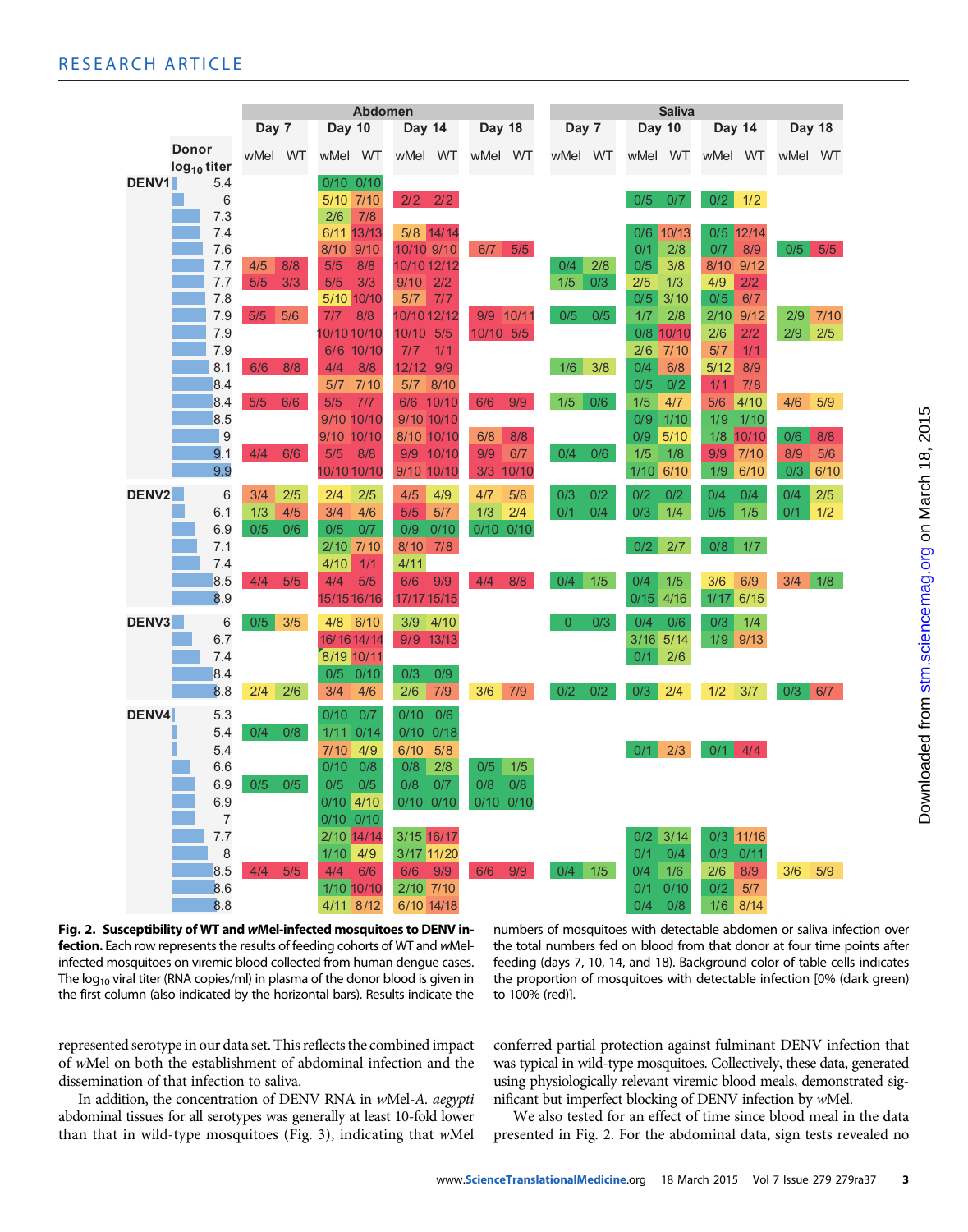Table 1. Assessment of the differences in tissue infection rates in wMel versus wild-type mosquitoes using the sign test. The experimental data were treated as pairs of binomial observations corresponding to the proportions infected of the wMel and wild-type mosquito groups fed on a particular blood sample, which were sampled on a specific day. The table rows present the number of observation pairs

for which the proportion of wMel mosquitoes infected was less than, equal to, or greater than the proportion of wild-type mosquitoes infected for different data subsets. Subsets are shown that stratify the observations by tissue type, DENV serotype, and the day after infection that mosquitoes were assayed. The two-sided  $P$  value is given, with  $P$  values <0.05 shown in italics.

| <b>Tissue</b>          | Serotype          | <b>Day</b>     | n pairs<br>where<br>$p_{\text{wMel}}$ < $p_{\text{WT}}$ | n pairs<br>where<br>$p_{wMel} = p_{WT}$ | n pairs<br>where<br>$p_{wMel}$ > $p_{WT}$ | P value<br>(for accepting<br>$p_{\text{wMel}} = p_{\text{WT}}$ |
|------------------------|-------------------|----------------|---------------------------------------------------------|-----------------------------------------|-------------------------------------------|----------------------------------------------------------------|
|                        | All               | All            | 41                                                      | 55                                      | 14                                        | 0.0004                                                         |
|                        | All               | $\overline{7}$ | 3                                                       | 9                                       | 3                                         | $\mathbf{1}$                                                   |
|                        | All               | 10             | 16                                                      | 20                                      | 6                                         | 0.053                                                          |
|                        | All               | 14             | 16                                                      | 18                                      | 3                                         | 0.0044                                                         |
| Abdomen                | All               | 18             | 6                                                       | 8                                       | $\overline{2}$                            | 0.29                                                           |
|                        | DENV1             | All            | 17                                                      | 25                                      | 5                                         | 0.017                                                          |
|                        | DENV2             | All            | 6                                                       | 10                                      | $\sqrt{5}$                                | $\mathbf{1}$                                                   |
|                        | DENV3             | All            | 6                                                       | 4                                       | $\overline{2}$                            | 0.29                                                           |
|                        | DENV4             | All            | 12                                                      | 16                                      | $\overline{2}$                            | 0.013                                                          |
|                        | All               | All            | 57                                                      | 14                                      | 13                                        | < 0.0001                                                       |
|                        | All               | $\overline{7}$ | 4                                                       | 5                                       | $\overline{2}$                            | 0.69                                                           |
|                        | All               | 10             | 22                                                      | $\overline{7}$                          | $\overline{2}$                            | < 0.0001                                                       |
|                        | All               | 14             | 22                                                      | $\overline{2}$                          | 6                                         | 0.0037                                                         |
| Saliva (conditional)   | All               | 18             | 9                                                       | 0                                       | 3                                         | 0.15                                                           |
|                        | DENV1             | All            | 30                                                      | 4                                       | 11                                        | 0.0043                                                         |
|                        | DENV <sub>2</sub> | All            | 11                                                      | $\overline{4}$                          | $\mathbf{1}$                              | 0.0063                                                         |
|                        | DENV3             | All            | 6                                                       | $\overline{2}$                          | $\mathbf{1}$                              | 0.13                                                           |
|                        | DENV4             | All            | 10                                                      | $\overline{4}$                          | $\mathbf 0$                               | 0.002                                                          |
|                        | $\mathsf{All}$    | All            | 59                                                      | 16                                      | 10                                        | < 0.0001                                                       |
|                        | All               | $\overline{7}$ | $\overline{4}$                                          | 6                                       | $\overline{2}$                            | 0.69                                                           |
|                        | All               | 10             | 22                                                      | $\overline{7}$                          | $\overline{2}$                            | < 0.0001                                                       |
|                        | All               | 14             | 24                                                      | 3                                       | 3                                         | < 0.0001                                                       |
| Saliva (unconditional) | All               | 18             | 9                                                       | 0                                       | 3                                         | 0.15                                                           |
|                        | DENV1             | All            | 31                                                      | 5                                       | 9                                         | 0.0007                                                         |
|                        | DENV <sub>2</sub> | All            | 11                                                      | $\overline{4}$                          | $\mathbf{1}$                              | 0.0063                                                         |
|                        | DENV3             | All            | $\overline{7}$                                          | 3                                       | 0                                         | 0.0156                                                         |
|                        | DENV4             | All            | 10                                                      | $\overline{4}$                          | $\mathbf 0$                               | 0.002                                                          |
|                        |                   |                |                                                         |                                         |                                           |                                                                |

significant difference in the proportions of mosquitoes testing positive between day 7 and day 10 ( $P = 0.09$ ), day 10 and day 14 ( $P =$ 0.11), and day 14 and day 18 ( $P = 0.93$ ). For the saliva data, there were significant differences between day 7 and day 10 ( $P = 0.011$ ) and day 10 and day 14 ( $P < 0.0001$ ), but not between day 14 and day 18 ( $P = 0.68$ ).

## Model fitting to empirical data of DENV infection in wild-type and wMel-A. aegypti

We developed mathematical models to replicate the phenotype of wild-type and wMel-A. aegypti. Figure 4 summarizes the fit of the abdomen and saliva infection models to the experimental data, illus-

trating that the models capture trends by serotype (Fig. 4, A, D, and G), end time point (Fig. 4, B, E, and H), and donor plasma viral titer (Fig. 4, C, F, and I). Both the abdomen and saliva models reproduce phenotypic differences between wild-type and wMel-A. aegypti. Model parameter estimates are listed in Table 2.

The mathematical model of abdomen infection adopted (see Materials and Methods) is a relatively simple dose-response model depending solely on  $log_{10}$  viremia of the infecting blood meal, Wolbachia infection status, and serotype. The impact of wMel infection was found to be best represented by a simple negative offset of  $log_{10}$  viremia of the infecting blood meal, effectively meaning that the risk of DENV infection in wMel-infected mosquitoes fed on a blood meal with a certain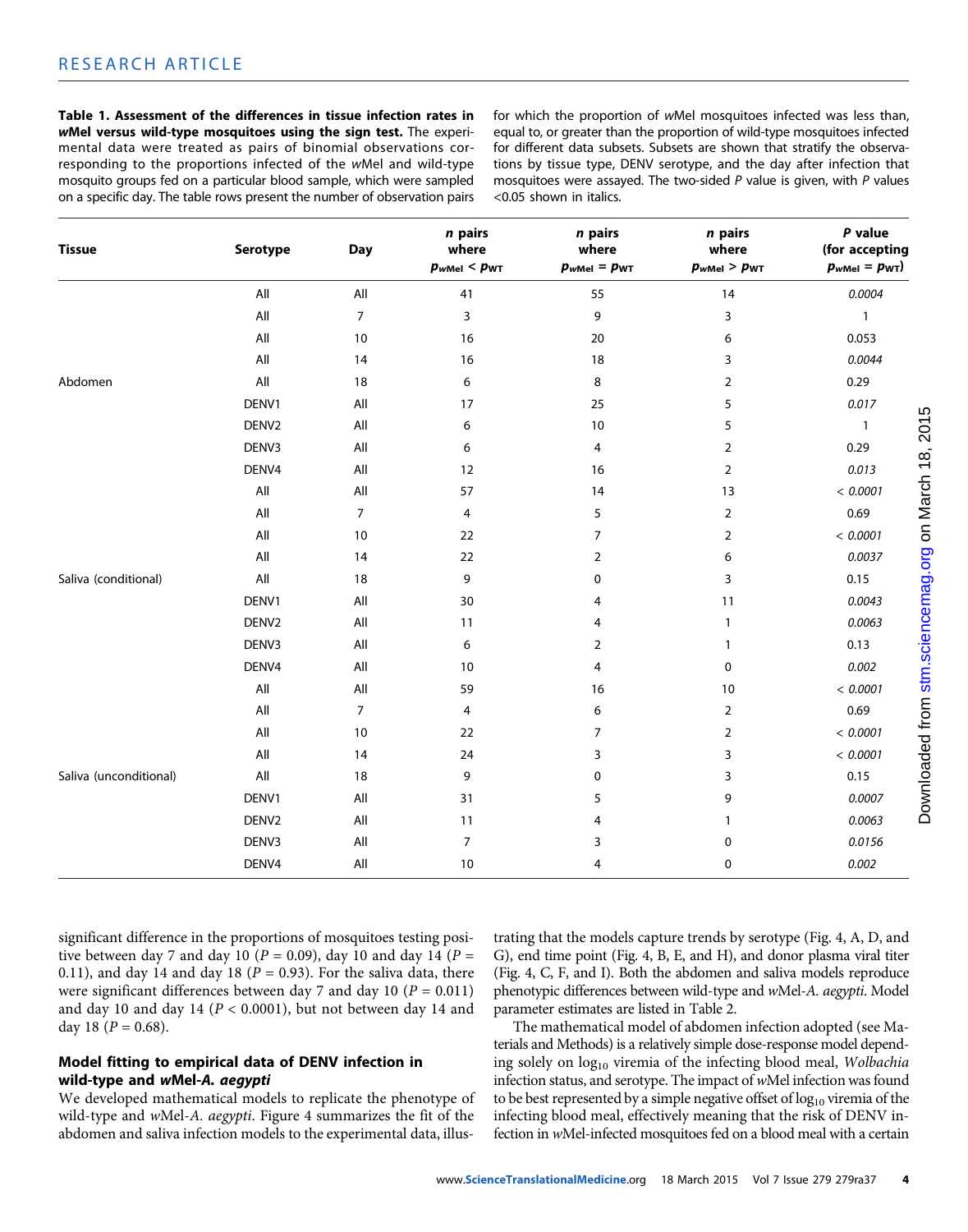

Fig. 3. wMel attenuates DENV infection of abdomen tissues. (<sup>A</sup> to <sup>D</sup>) Shown is the mean  $log_{10}$  titer (RNA copies per abdomen) of virus measured in mosquito abdomens (average over mosquitoes with detectable virus at any time point) of WT (circles) and wMel-infected (triangles) mosquitoes with DENV-infected abdomen tissues, binned by integer interval of  $log_{10}$  viral titer in the donor human blood. (A) to (D) show results for DENV1 to DENV4, respectively. Error bars show SEM.

viremia level was the same as that in wild-type mosquitoes fed on blood with a viremia about 1  $log_{10}$  less. Figure 5A illustrates the behavior of the best-fit abdominal infection model, highlighting the major differences in infectious dose seen between serotypes and the effect of wMel in partially blocking infection.

The model of saliva infection describes the development of detectable virus in saliva conditional on abdominal infection having been established (see Materials and Methods) and, like the abdominal model, is also relatively simple, depending only on time elapsed since the infecting blood meal, wMel infection status, and serotype. No statistically significant dependence on viremia in the infecting blood meal could be resolved [assessed by comparison of the deviance information criterion (DIC)], consistent with the patterns seen in Fig. 2. wMel could have two phenotypic effects in the model: an overall reduction in the probability of detecting infectious virus (acting through a scaling of the infectious dose parameters) or a lengthening of the extrinsic incubation period (EIP) (acting through an increase in the time taken for infection to saturate in saliva). The former effect gives a level of inhibition that does not strongly depend on how much time has elapsed since the infecting blood meal, whereas the latter gives inhibition that decays. We estimated both effect sizes simultaneously in the baseline model, and the best-fit estimates predicted that the sole effect of wMel infection was on scaling infectious dose, not on the lengthening of the EIP. However, because the mode of effect has a potentially substantial effect on our overall estimate of the impact of wMel on DENV transmission, we also fitted an alternative model in which we forced wMel infection to affect EIP only. This model fitted statistically significantly worse than the

baseline model, but the qualitative quality of fit (Fig. 4, G to I) was very similar to that seen for the baseline model (Fig. 4, D to F). Figure 5 (B and C) illustrates the differences between these two models in how inhibition acts, together with the marked differences between serotypes in the probability of infectious virus being detected in saliva.

For the abdomen model, infectious dose parameters differ significantly between most pairs of serotypes; although the CIs for these parameters overlap, those for their ratios all have 95% CIs that do not include 1 (lower 95% bounds for  $\theta_{\text{DENV2}}/\theta_{\text{DENV1}}$ ,  $\theta_{\text{DENV3}}/\theta_{\text{DENV1}}$ ,  $\theta_{\text{DENV4}}/\theta_{\text{DENV1}}$ ,  $\theta_{\text{DENV3}}/\theta_{\text{DENV2}}$ , and  $\theta_{\text{DENV4}}/\theta_{\text{DENV2}}$  of 1.004, 1.20, 1.32, 1.04, and 1.17, respectively), with the exception of  $\theta_{\text{DENV4}}/\theta_{\text{DENV3}}$ (95% CI, 0.94 to 1.48). For the saliva model, DENV1 has a significantly lower infectious dose parameter than the other serotypes (lower 95% bounds for  $\phi_{\text{DENV2}}/\phi_{\text{DENV1}}$ ,  $\phi_{\text{DENV3}}/\phi_{\text{DENV1}}$ , and  $\phi_{\text{DENV4}}/\phi_{\text{DENV1}}$  of 1.84, 1.10, and 1.24, respectively), but differences between DENV2, DENV3, and DENV4 are not statistically significant (95% CI: φ<sub>DENV3</sub>/φ<sub>DENV2</sub>, 0.30 to 1.28;  $\phi_{\text{DENV4}}/\phi_{\text{DENV2}}$ , 0.33 to 1.19;  $\phi_{\text{DENV4}}/\phi_{\text{DENV3}}$ , 0.53 to 2.19).

Given that the impact of wMel on DENV infection in A. aegypti depends on viral titer in the blood meal, the expected population  $\sum_{n=1}^{\infty}$ impact of wMel will depend on the distribution of viral titers across DENV-infected human hosts, denoted  $\rho_h(\nu|\tau)$  (see Materials and Methods). Figure S1 shows our estimates of the distribution of human plasma viremia levels, fitted using the model of  $\rho_h(\nu|\tau)$  given in Eq. 2 in Materials and Methods. Substantial variation was seen between different patients infected with the same serotype and between serotypes. Of particular note are the higher peak viremias seen for DENV1, earlier peaks seen for DENV2, and the lower peak titers seen for DENV3 and DENV4. It should be noted that few data are available to characterize viremia around the time of peak titer because few measurements were available before day 2 of illness. This leads to considerable uncertainty in early viral kinetics. We discuss the sensitivity of our results to this uncertainty below.

## Predictions of wMel impact on DENV transmission

We use Eq. 1 (see Materials and Methods) to assess the overall impact ofwMel infection on DENV transmission by combining the estimated posterior distributions for the dynamics of viral titer over time in infected humans, the probability that a mosquito will become infected on consuming a blood meal with a certain titer of virus, and the development of infectivity in the mosquito.We represent impact on dengue transmission by the fractional reduction of the reproduction number,  $R_0$ , of each serotype that would be caused by wMel infection of the entire mosquito population. Figure 6 shows the resulting posterior estimates of the reduction in  $R_0$  for each serotype. For the baseline scenario (which assumes that mosquito infectivity to humans is directly proportional to the probability of detecting infectious virus in saliva), a 66 to 75% reduction is predicted, varying by serotype. Although the CIs on the absolute estimates of transmission reduction overlapped across the serotypes, posterior estimates of the differences in reduction between DENV1 and DENV2/3/4 indicated that DENV1 exhibited a significantly lower level of reduction than other serotypes  $(P < 0.01)$ .

Three other scenarios shown in Fig. 6 illustrate the sensitivity of the predictions to assumptions about how the model of saliva infectivity is translated to estimates of mosquito-to-human infectivity. The "higher dose" scenario assumed that the infectious dose parameters in the saliva infectivity model (the parameters  $\phi_S$  in Eq. 4 in Materials and Methods) need to be 10-fold larger than the estimated values to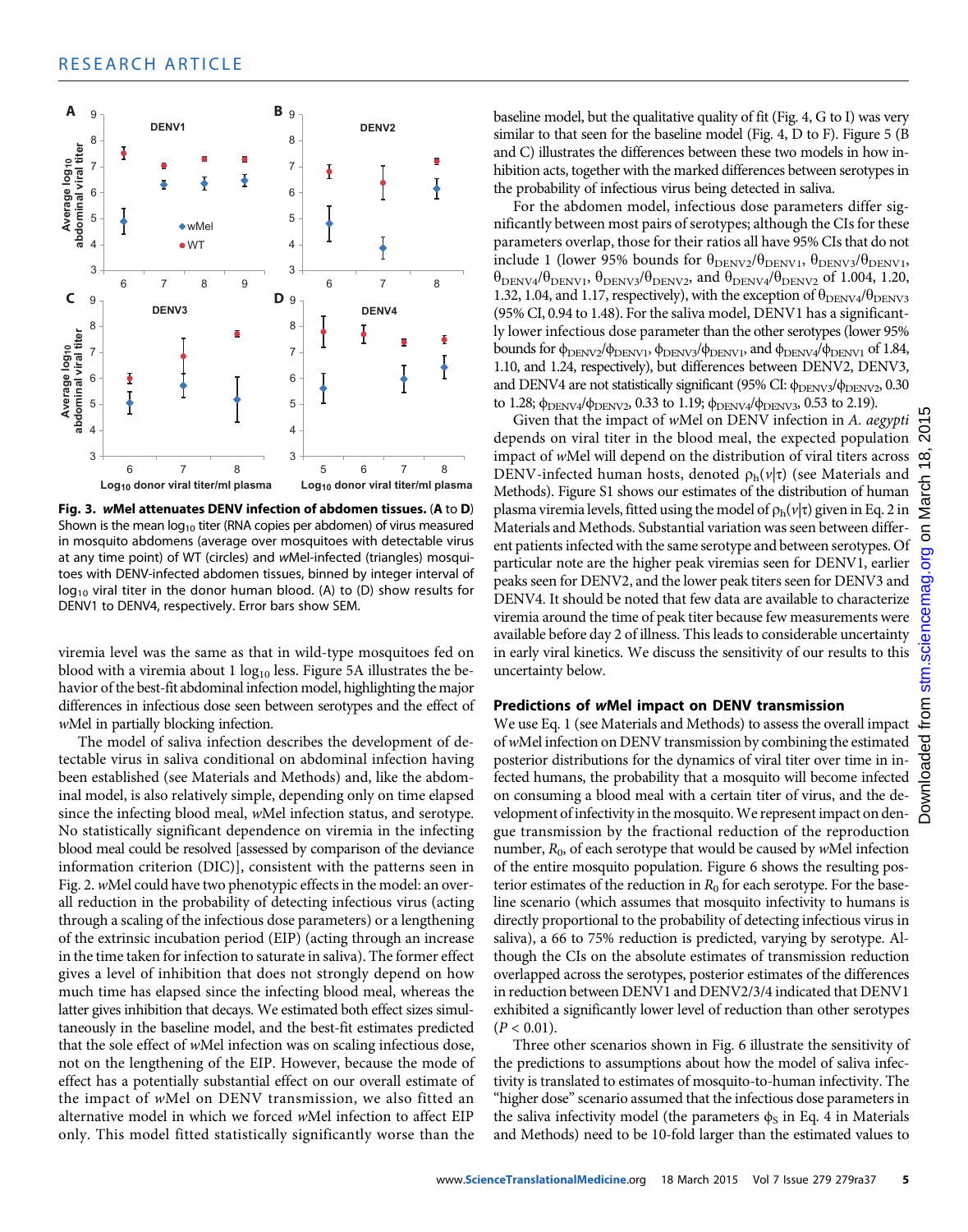

Fig. 4. Mosquito infection model fit to the empirical evidence of wMelmediated blocking of DENV infection. (A to C) Observed ("Data") and median posterior fitted ("Model") proportions (with exact binomial confidence intervals) of WT and wMel-infected mosquitoes with detectable virus in abdomen, stratified by (A) serotype, (B) end time point, and (C)

 $log_{10}$  donor plasma virus titer band. (D to F) Same as for panels (A) to (C) but showing the proportion of dengue-infected mosquitoes (that is, with detectable virus in abdomen) that also had detectable infectious virus in saliva for the baseline model. (**G** to **I**) Same as for panels (D) to (F) but for the alternative saliva model.

describe mosquito-human transmission probabilities. This scenario gave the greatest predicted reduction in transmission due to wMel infection because of the predicted slower growth of viral titers in saliva of wMel-infected mosquitoes. Conversely, assuming those infectious dose parameters  $(\phi_s)$  are 10-fold lower than for mosquito-mosquito transmission (as quantified by our assay of saliva infectivity), this resulted in substantially lower estimates of the impact of wMel infection on dengue transmission compared with the baseline scenario. However, it should be noted that this scenario gives an unrealistically high per-bite probabilities of mosquito-human transmission and, thus, very high (>10 for DENV1) estimates of  $R_0$  for reasonable assumptions on mosquito numbers per person and the biting rate.

The "average dose" scenario assumed that there are no serotype differences in the dose parameter for mosquito-human transmission, implemented by specifying that the saliva model dose parameter for each serotype  $(\phi_S)$  takes the mean of the serotype-specific estimates for each posterior distribution sample. The "same viral profile" scenario ignored the differences in human viral kinetics between serotypes shown in fig. S1 and used a single model (see Eq. 2 in Materials and Methods) of  $\rho_h(v|\tau)$  for all serotypes fitted to all the patient data shown in that figure. The estimated reductions in  $R_0$  due to wMel in both of these scenarios were very similar to those obtained for the baseline scenario, highlighting that serotype differences in viremia kinetics do not explain the overall differences by serotype seen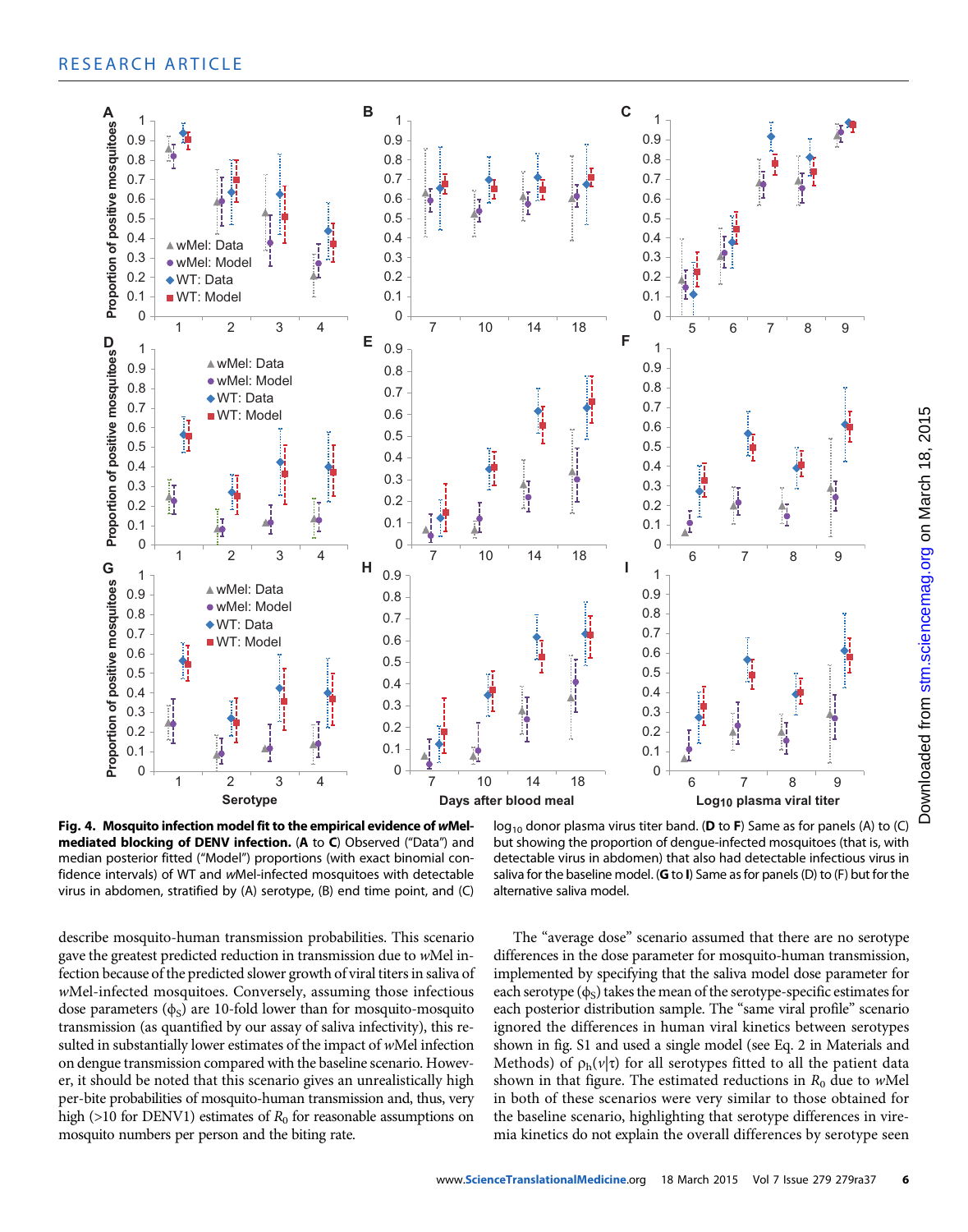| Table 2. Mathematical model parameter estimates. |  |  |  |
|--------------------------------------------------|--|--|--|
|--------------------------------------------------|--|--|--|

| <b>Parameter</b>              | <b>Description</b>                                                                     | <b>Median estimate</b><br>(95% CI)* |                       |
|-------------------------------|----------------------------------------------------------------------------------------|-------------------------------------|-----------------------|
| Abdomen model                 |                                                                                        |                                     |                       |
| $\delta_{\text{wMel}}$        | Dose-response intercept for wMel-infected<br>mosquitoes                                | $-1.12$ ( $-3.22$ , 0.33)           |                       |
| $\theta_{\text{DENV1}}$       | Infectious dose parameter for DENV1                                                    | 5.90 (4.53, 6.58)                   |                       |
| $\theta_{\text{DENV2}}$       | Infectious dose parameter for DENV2                                                    | 6.78 (5.88, 7.66)                   |                       |
| $\theta_{\text{DENV3}}$       | Infectious dose parameter for DENV3                                                    | 8.41 (7.17, 10.29)                  |                       |
| $\theta_{\text{DENV4}}$       | Infectious dose parameter for DENV4                                                    | 9.50 (8.34, 12.27)                  |                       |
| γ                             | Dose response shape parameter                                                          | 2.88 (1.66, 3.97)                   |                       |
| $p_{abdomen}$                 | Overdispersion parameter for abdomen model                                             | $0.46$ $(0.38, 0.53)$               |                       |
| Saliva model <sup>+</sup>     |                                                                                        | <b>Baseline</b>                     | Alternative           |
| $\varepsilon$ <sub>WMel</sub> | Scaling of infectious dose parameters for<br>wMel-infected versus wild-type mosquitoes | 3.41 (0.66, 11.2)                   | Fixed at 1            |
| κ                             | Power on infectivity growth with time                                                  | 3.80 (1.99, 6.59)                   | 3.40 (2.02, 5.04)     |
| $\beta_{WT}$                  | Timescale of infectivity saturation in saliva<br>of wild-type mosquitoes               | 12.3 (9.5, 30.8)                    | 11.6 (8.7, 19.6)      |
| $\beta_{wMel}$                | Timescale of infectivity saturation in saliva<br>of wMel-infected mosquitoes           | 12.8 (7.3, 32.5)                    | 20.7 (15.4, 40.9)     |
| <b>PDENV1</b>                 | Infectious dose parameter for DENV1                                                    | $0.52$ (0.13, 0.81)                 | $0.60$ $(0.30, 0.97)$ |
| <b>PDENV2</b>                 | Infectious dose parameter for DENV2                                                    | 1.57 (0.37, 2.99)                   | 1.79 (0.80, 3.44)     |
| <b>PDENV3</b>                 | Infectious dose parameter for DENV3                                                    | $0.94$ $(0.23, 2.15)$               | $1.11$ (0.46, 2.33)   |
| <b>PDENV4</b>                 | Infectious dose parameter for DENV4                                                    | 0.99(0.24, 1.95)                    | 1.13 (0.50, 2.32)     |
| $\rho_{\text{saliva}}$        | Overdispersion parameter for abdomen model                                             | $0.19$ $(0.13, 0.27)$               | $0.19$ $(0.13, 0.27)$ |

\*Median estimates and 95% CIs of parameters of the mathematical models (Eqs. 3 and 4) used to fit the abdomen and saliva infection data on wMel-infected and wild-type mosquitoes are shown. Time unit is days. +For the saliva model, estimates are shown for the best-fitting baseline model and an alternative model where the phenotypic effect of wMel infection is forced to act on the parameter  $\beta$ , determining EIP.

in Fig. 6. Rather, the lower impact of wMel in DENV1 is largely caused by the differences in infectious dose parameters for saliva and abdominal infection between serotypes (Fig. 1).

The last alternative model scenario of Fig. 6 shows the results when the alternative saliva infection model is used, solely representing the impact of wMel as a lengthening of the EIP (Table 1 and Fig. 5C). In this model, the predicted impact of wMel on transmission was about 10% lower, that is, a 57 to 66% reduction depending on serotype.

# **DISCUSSION**

We have experimentally characterized the phenotype of Wolbachiainfected A. aegypti mosquitoes challenged with viremic blood from symptomatic dengue patients. wMelPop conferred very strong resistance to DENV infection of the mosquito body and, more importantly, the salivary glands. wMel conferred an intermediate phenotype in which abdomen tissues were susceptible to DENV infection, but dissemination was diminished as evidenced by a lower prevalence of mosquitoes with infectious saliva.

The profound level of virus blocking conferred by wMelPop infection is predicted to cause dramatic reductions in DENV transmission in settings where wMelPop is successfully and stably introduced. The impact of wMel on DENV transmission is more nuanced and serotypedependent; DENV1 transmission is the least affected, with a predicted 66% reduction in  $R_0$  for the baseline scenario. For the other serotypes, higher estimated infectious dose parameters (compared with DENV1) for both the abdominal and saliva infection models lead to larger predicted reductions in transmission of about 75%. To put these reductions in context, estimates of the basic reproduction number  $(R_0)$  for dengue lie in the range of 1.3 to 6.3 (12), with 2 to 5 being typical of endemic settings. A reduction of 66% is sufficient to eliminate dengue in a setting where  $R_0$  = 3, whereas a 75% reduction will achieve elimination for  $R_0 = 4$ .

Our study highlights three effects of wMel infection on DENV infection in A. aegypti mosquitoes: an increase (compared with wildtype) in blood meal viremia required to achieve a certain probability of abdominal infection, a substantial reduction in the probability of detecting infectious virus in saliva, and a lengthening of the EIP. In our best-fit models, only the first two of these effects were found to be significant. However, an alternative saliva model that solely represented the impact of wMel in terms of an increased EIP gave an adequate (though statistically poorer) fit to the data and predicted lower reductions in  $R_0$  than the baseline model. Additional data, particularly if it included time points beyond 18 days, might more conclusively resolve the extent to which the impact of wMel is to reduce or just delay the onset of infectiousness in saliva. This issue is important for understanding the extent to which the estimated impact of wMel can be generalized to different settings: if wMel reduces the probability of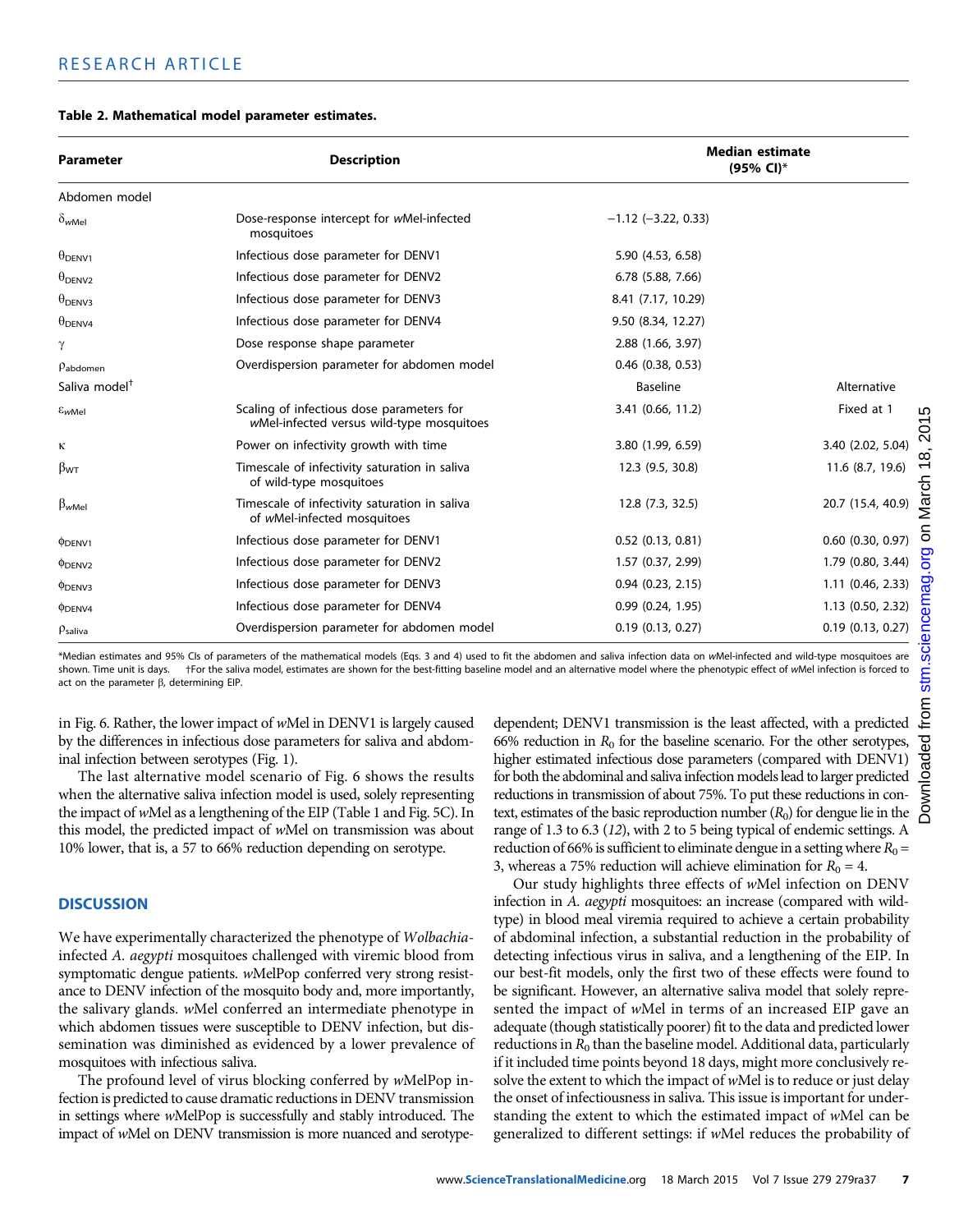

Fig. 5. Performance of the mosquito infection model. (A) Shown is the behavior of the abdominal infection model illustrating the dependence of the probability of infection on viral titer in donor blood, serotype, and *Wolbachia* infection status. (**B**) Shown is the behavior of the saliva infection model showing dependence of the probability of detectable infection in saliva (conditional on abdominal infection) as a function of the days elapsed since the infecting blood meal, serotype, and Wolbachia infection status. (C) Same as (B) but for the alternative saliva infection model where wMel infection affects only the EIP. All graphs show mean posterior predictions.

mosquitoes being infectious independent of the time since infection, the reduction in  $R_0$  achieved is independent of adult mosquito survival. Conversely, if the main impact of wMel is to increase the EIP, this will have a larger effect on dengue transmission than that estimated here in situations where daily mosquito survival is lower than the relatively high 90% value we assumed.

Previous vector competence studies of Wolbachia-infected A. aegypti mosquitoes have used in vitro–passaged DENV strains that were spiked into animal or human blood before this mixture was presented to colony mosquitoes through membrane feeders (4, 5). The current study is distinguished from previous work in using fresh viremic blood samples from hospitalized dengue cases to mimic the virological challenge that A. aegypti mosquitoes experience when they feed on an infectious human case. In using viremic blood from hospitalized dengue cases, in whom peak viremia levels are significantly higher than in acute ambulatory (never hospitalized) cases in the same setting (13), we are likely being conservative in our experimental evaluation of wMel-infected A. aegypti. Future experimental studies could examine susceptibility to DENV infection after blood feeding on ambulatory dengue cases.

Our finding that wMelPop-A. aegypti do not develop disseminated infections with DENV is entirely consistent with the initial description of the vector competence phenotype of this strain (5). However, we found that wMel-A. aegypti can develop infectious saliva after viremic blood

feeding, and this contrasts with the initial description by Walker et al. (4) who detected no infectious DENV2 in the saliva of any of the 336 wMel-A. aegypti females used in artificial feeding experiments. There are methodological reasons why our results might differ: Walker et al. used one laboratory strain of DENV2 at a single concentration, used cell culture to detect infectious virus in pooled saliva, and used colony-sourced mosquitoes. Of these, we speculate that the virological differences are most important and that viremic blood from a human dengue case provides the most stringent and relevant challenge of the vector competence of Wolbachiainfected mosquitoes. This would underscore the importance of using clinical material for robust assessments of arboviral vector competence in general. Our data also highlight the importance of assessing vector competence at multiple time points to characterize the impact on the dynamics of dengue infection in the mosquito. Whereas the wMelPop data presented here were all collected at a single time point (12 days) after blood meal, preliminary results from ongoing work indicate comparable levels of inhibition of DENV infection at 14 and 18 days after infection.

Our analysis suggested that wMel could reduce the DENV force of infection by a degree that would have a highly significant public health impact—potentially achieving elimination in low- to moderate-

transmission settings, albeit perhaps insufficient for complete control in high-transmission settings (especially for DENV1). Yet, a number of factors might lead to the field efficacy of wMel on DENV transmission differing from estimates presented here. First, although we did not collect data on the concentration of infectious DENV particles in mosquito saliva, it is a reasonable hypothesis that wMel reduces viral concentrations, which would lead to a larger reduction in transmission than that estimated here. Second, the effect of wMel on other aspects of mosquito behavior that have an impact on transmission, such as host seeking, probing, and blood feeding success rates, has yet to be investigated in a field setting, and it is plausible that these could counteract the effect of wMel-mediated interference of virus transmission to mosquitoes. Finally, here, we solely examined the impact of Wolbachia on the susceptibility of A. aegypti to DENV infection. In reality, wMel may modify A. aegypti fitness through decreased (or, less likely, increased) fecundity or longevity. Even small reductions in the life span of wMel-A. aegypti, as described previously (4), might cause reductions in dengue transmission.

A priori, that we found no statistically significant dependence on the level of viremia in the infecting blood meal in the mathematical model describing saliva infection might be viewed as surprising. However, the saliva model represents the probability of detecting infectious virus in saliva conditional on abdominal infection being detectable. The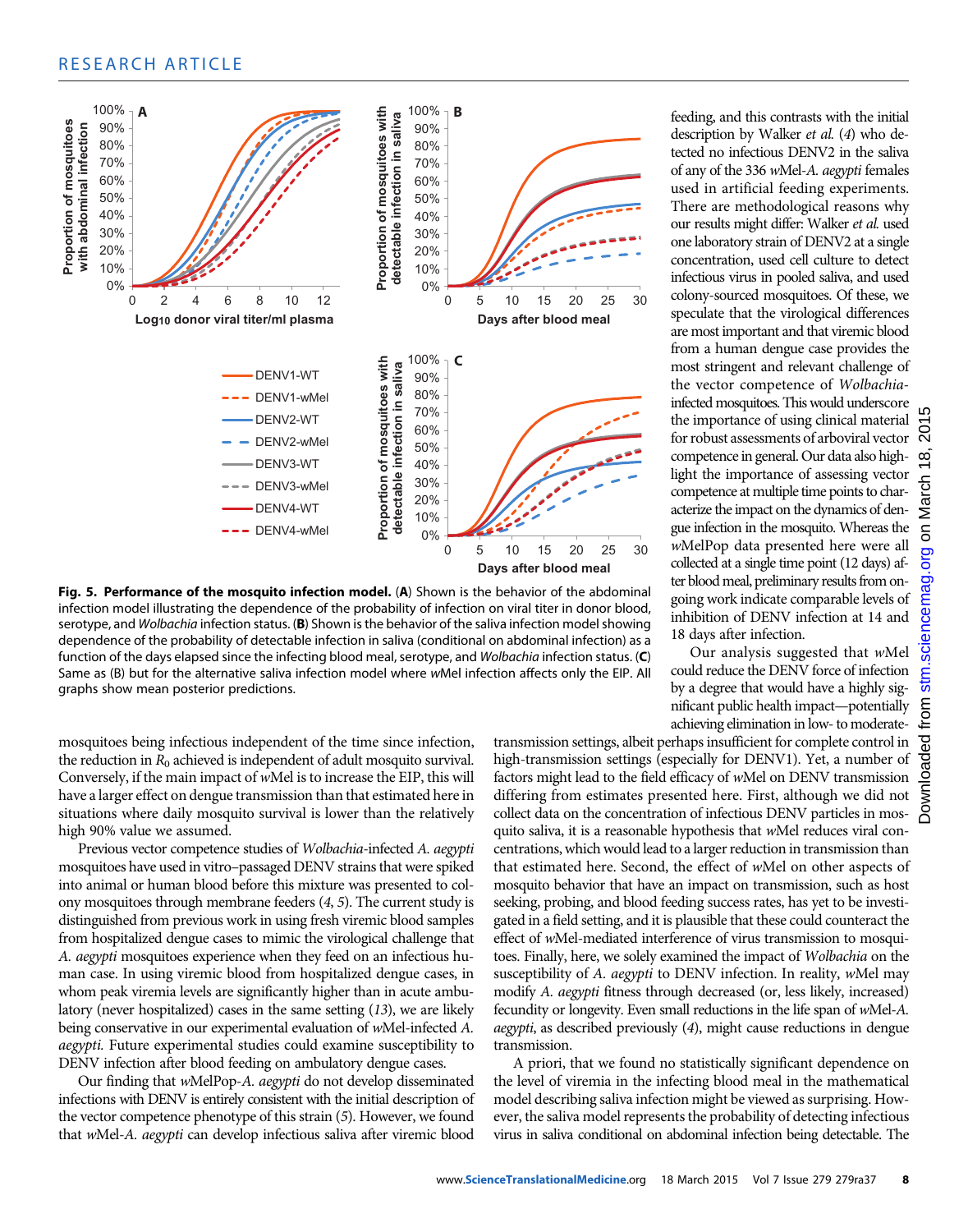

Fig. 6. Estimated reduction in transmissibility of DENV (quantified by serotype-specific  $R_0$ ) caused by wMel infection. Median posterior estimates and 95% CIs are shown. Baseline scenario assumes that data on infectious saliva translates directly to human infectiousness. Higher/lower dose scenarios assume a 10-fold higher/lower infectious dose for mosquito-tohuman transmission than estimated using saliva infection model. Average dose assumes same infectious dose for all serotypes (average across serotypes) for mosquito-to-human transmission. Same viral profile uses a model of human viral kinetics that is the same for all serotypes. Alternative model uses the alternative saliva infection model where wMel infection affects only the EIP.

limited association between mosquito abdomen viral titers and blood meal viremia (Fig. 3) suggests that the primary influence of the level of viremia in blood is on the probability of establishing abdominal infection but not on later dissemination once abdominal infection has been established.

Our study has several limitations. Quantification of the level of infectiousness of mosquito saliva along a continuous gradient, rather than just a binary measure of infectious status as described here, would allow impacts of reduction in DENV saliva titer due to wMel to be explored. However, we note that in vitro titration methods that work well for highly passaged reference DENV strains do not work well with clinical isolates. Further studies are also needed to understand the vector competence phenotype of Wolbachia-infected A. aegypti after challenge with DENV genotypes different from those currently circulating in Vietnam. We note that each serotype of DENV in circulation in southern Vietnam during the study period was composed essentially of a single virus genotype (13), and thus, our results are unlikely to be confounded by large fitness differences between viruses of the same serotype. Our mosquito studies were conducted with a single, consistent set of environmental conditions: 27°C and 70% relative humidity. Previous experimental studies have noted shortening of the EIP (suggesting more rapid viral replication) as temperature is increased in the range from 26° to 30°C. Thus, the impact of wMel on DENV transmission efficiency might also show some temperature dependence, although the direction and magnitude of such effects are not possible to predict a priori. Although it would be challenging (in cost and time) to repeat the clinical studies presented here for a wide range of environmental conditions, some exploration of the effect of temperature on wMel phenotype would be a worthwhile topic for future work.

Finally, there is an element of arbitrariness in the model structure. The relatively parsimonious, biologically motivated model structures adopted allowed biologically reasonable extrapolation to low and high viremia and gave quality of fit to the data comparable with logistic regression with the same degrees of freedom. Future modeling efforts could move toward using a truly dynamic model of DENV infection in the mosquito.

We have determined that wMelPop confers on A. aegypti profound resistance to DENV infection. Establishment of wMelPop-infected A. aegypti at high frequency in a dengue-endemic setting would result in complete abatement of DENV transmission; however, this might prove challenging given the fitness costs conferred by wMelPop infection. Establishment of wMel-infected A. aegypti, as has occurred in some communities in northern Australia (11), is also predicted to have a substantial effect on transmission, but may be insufficient to entirely control dengue in settings where the basic reproduction number is high. Other complementary interventions may therefore be needed to offset the lower efficacy of wMel in high transmission intensity settings, for example, traditional vector control methods and new approaches such as using adult male Wolbachia-A. aegypti releases for population suppression. Additionally, dengue vaccines (14) might work in concert with Wolbachia intervention to achieve long-term disease control. Finally, it will be desirable to evaluate other Wolbachia-A. aegypti strains; for example, the well-established wAlbB-A. aegypti strain deserves evaluation in this viremic blood challenge system and in the field (15). The prospect of a "menu" of Wolbachia options, alongside other dengue interventions, could enable a bespoke approach to dengue control in a range of epidemiological and socioeconomic contexts.

## MATERIALS AND METHODS

#### Study design

This was a prospective observational study that used viremic blood from acute dengue cases to blood-feed wild-type or Wolbachia-infected A. *aegypti* mosquitoes in the laboratory. The sample size was not prespecified and instead was based on pragmatic considerations around the duration of the study, which spanned two dengue seasons (from June 2012 to December 2013). We prespecified that data collection would stop in December 2013. We used biological replicates throughout the study; for example, multiple blood samples from independent patients but infected with the same DENV serotype. We also used biological replicates of the mosquitoes with a minimum of five bloodfed mosquitoes per cohort. Dengue patients were enrolled at the Hospital for Tropical Diseases (HTD) in Ho Chi Minh City, Vietnam. Patients were eligible for enrollment if (i) they were  $\geq 1$  year of age, (ii) with less than 72 hours of fever, and (iii) they were clinically suspected of having dengue and had a positive NS1 (nonstructural protein 1) rapid test. Exclusion criteria were (i) patients in intensive care unit and (ii) patients with intellectual disabilities. The baseline features of the dengue cases whose venous blood was used for vector competence studies are shown in table S1. On the day of enrollment, venous blood (EDTA anticoagulant) was collected and split for mosquito feeding and for quantitative reverse transcriptase polymerase chain reaction (qRT-PCR) measurement of DENV RNA concentrations in plasma using a validated qRT-PCR assay that has been described previously (16). All patients provided written informed consent to provide blood samples. The study protocol was reviewed and approved by the Scientific and Ethical committee of the HTD (reference number CS/ND/09/24) and the Oxford Tropical Research Ethical Committee (reference number OxTREC 20-09).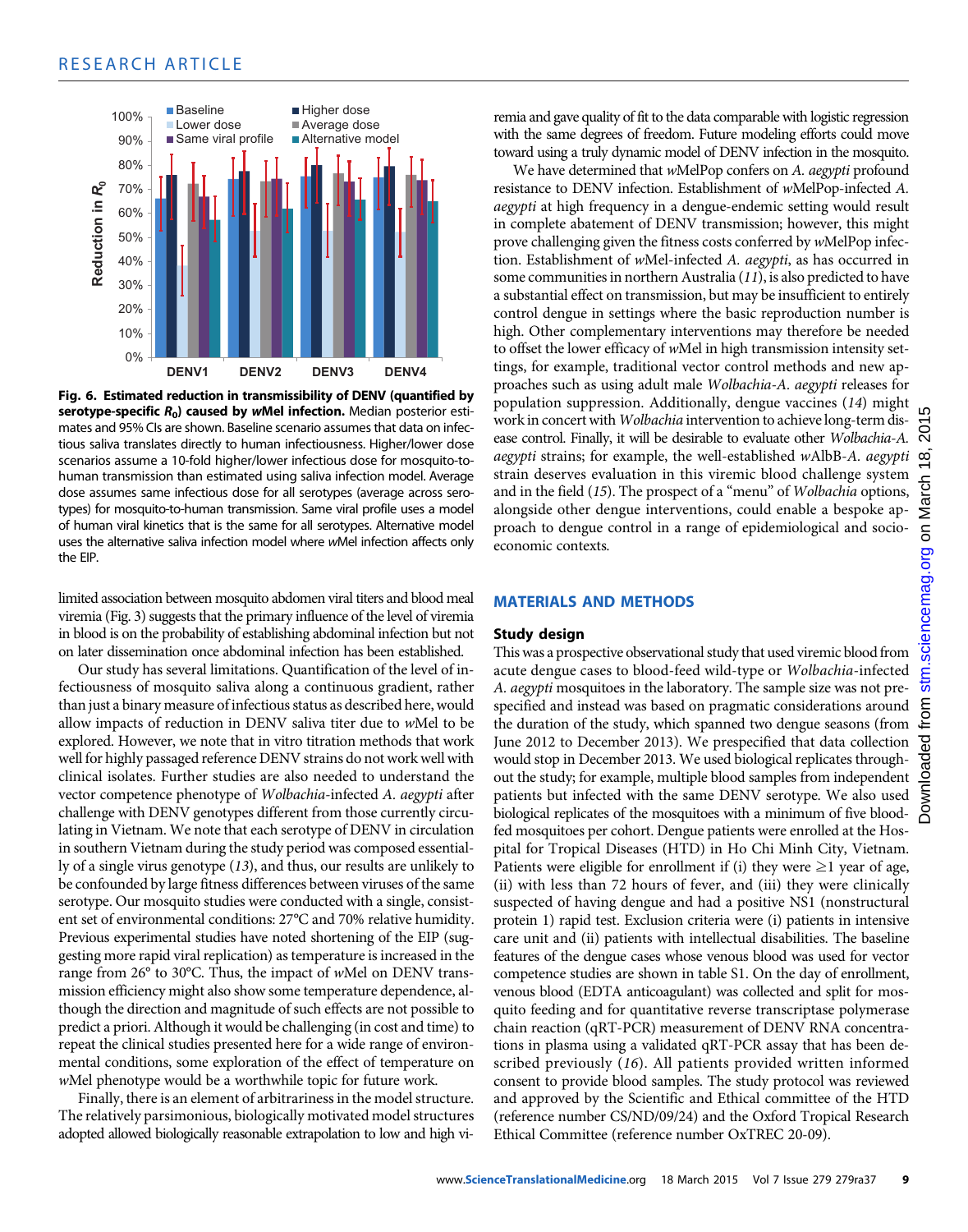The prespecified hypothesis was that Wolbachia-infected A. aegypti mosquitoes were more resistant to DENV infection. Hence, the primary entomological end point of interest was the proportion of mosquitoes with infected abdomens or saliva. This was addressed by scoring mosquito tissues for the presence or absence of DENV infection using a molecular test and thence modeling the results as a basis to predict the wider epidemiological impact on DENV transmission. All laboratory assays to test for DENV infection were performed by technicians blinded to the clinical and virological details of the patient blood sample and the Wolbachia status of the mosquitoes. All data were submitted to a Good Clinical Laboratory Practice database and cleaned before data lock.

Viremic blood challenges of wild-type and Wolbachia-infected A. aegypti. Vector competence studies were performed with wild-type A. aegypti from Cairns, Australia, and A. aegypti of the same origin but stably infected with wMel or wMelPop. The wild-type versus wMelPop-A. aegypti studies were performed using eggs from outcrossed colonies maintained at Monash University, Australia. Colonies were maintained at population sizes of 400 with a 50:50 sex ratio. The wild-type versus wMel-A. aegypti studies were performed with  $F_2$  generation adults and obtained by hatching eggs collected from field sites in Cairns, Australia (11). For all studies, up to 100 three- to seven-day-old female A. aegypti mosquitoes were starved for 24 hours before being membrane fed on fresh acute blood from laboratory-confirmed dengue patients. All blood samples were placed into glass membrane feeders within 1 hour of the blood being collected, and mosquitoes were allowed access to the blood for 1 hour. Membrane feeders were water-jacketed and maintained at constant temperature during mosquito feeding (37°C). After cold knockdown, fully engorged mosquitoes were selected and then maintained in an environmental chamber with a 12:12-hour light/dark cycle, at 27°C and 70% relative humidity, with access to 10% sucrose solution.

Detection of DENV in saliva and abdomen tissues. Infectious virus in mosquito saliva was detected by placing the proboscis of a de-winged and de-legged mosquito into the end of a filtered micropipette tip containing 6  $\mu$ l of sterile saliva medium (a 1:1 solution of 15% sucrose and inactivated fetal calf serum) for 30 min at room temperature. After 30 min, the 6-µl saliva medium was ejected and then drawn into a pointed glass capillary tube (tip diameter,  $<$ 0.3  $\mu$ m). The volume of saliva medium derived from one mosquito was then injected into the thorax of between four and six A. aegypti mosquitoes (4 to 7 days old;  $\sim$ 1 µl injected per mosquito), and the injected mosquitoes were maintained for 7 days in an environmental chamber with a 12:12 light/dark cycle, at 28°C and 80% relative humidity. After 7 days, the injected mosquitoes for each saliva sample were killed; the bodies were pooled, homogenized, and tested by qRT-PCR for DENV infection, with saliva samples scored as positive or negative depending on this result. Saliva samples were collected from all mosquitoes, but only saliva samples from mosquitoes with infected abdomens were evaluated for their infection status because pilot studies confirmed that abdomen infection was a prerequisite for the saliva to contain infectious virus. After collection of saliva samples, the abdomen was dissected from the mosquito body. Dissected abdomens were suspended in 0.5 ml of mosquito diluent (RPMI 1640 supplemented with 2% heat-inactivated fetal calf serum, antibiotics, and antimycotics). Individual mosquito abdomens were homogenized with 1-mm Zirconia/Silica beads for 15 min at 30 Hz using a TissueLyser II (Qiagen). Mosquito tissues were scored as being DENV-infected using a quantitative, internally controlled RT-

PCR assay (16) on homogenized tissue, and the results were expressed as copies per tissue.

Detection of Wolbachia status in mosquito tissues by real-time PCR. For quality control purposes, Wolbachia infection status was scored using a multiplex PCR assay on nucleic acid extracts from mosquito abdomens. A. aegypti ribosomal protein S17 (Ae-RpS17) was used as an internal control. Wolbachia strain wMel was detected with primers/probes specific to the WD0513 gene, and wMelPop was detected with primers/probes specific to the polymorphic insertion sites of the IS5 at loci IS5-WD1310. Sequences of primers/probes for Wolbachia and DENV detection are shown in table S2. PCR was performed on a LightCycler 480 II machine using LightCycler 480 Probes Master according to the manufacturer's instructions.

Data release. See Supplementary Materials for the wMel and wMelPop data analyzed in this paper.

#### Statistical analysis

Nonparametric assessment of the differences in tissue infection rates in wMel versus wild-type mosquitoes. We applied a standard  $\bigcirc$ sign test for paired data, treating the experimental data as pairs of binomial observations corresponding to the proportions infected of the wMel and wild-type mosquito groups fed on a particular blood sample, which were sampled on a particular day. Rows in Table 1 present the number of observation pairs for which the proportion of wMel mosquitoes infected was less than, equal to, or greater than the proportion of wild-type mosquitoes infected for different data subsets, designated as  $n_{\text{pairs}}(p_{\text{wMel}} < p_{\text{WT}})$ ,  $n_{\text{pairs}}(p_{\text{wMel}} = p_{\text{WT}})$ , and  $n_{\text{pairs}}(p_{\text{wMel}} > p_{\text{WT}})$  $p_{\text{WT}}$ ), respectively. If there was no difference between the infection rates of wMel and wild-type mosquitoes,  $n_{\text{pairs}}(p_{\text{wMel}} < p_{\text{WT}})$  would be expected to be drawn from a binomial distribution with  $P = 0.5$  and  $N = n_{\text{pairs}}(p_{\text{wMel}} < p_{\text{WT}}) + n_{\text{pairs}}(p_{\text{wMel}} > p_{\text{WT}})$ . The two-sided P value in the final column of Table 1 is the probability of a sample from that distribution being equal to or more extreme than the observed value of  $n_{\text{pairs}}(p_{\text{wMel}} < p_{\text{WT}}).$ 

Transmission model. Because the probability of a mosquito becoming infected with DENV from a blood meal depends strongly on the viral titer in that blood meal, quantitative assessment of the impact of Wolbachia on transmission requires a mathematical model that couples the dynamics of infection within the human host with those in the vector. We found no previously published mathematical models of DENV transmission that included such coupling, so the framework presented below needed to be developed specifically for this study.

We define  $\rho_h(v|\tau)$  to be the probability density that the plasma viral titer of a human host is  $\nu$  at time  $\tau$  after infection; we model viral dynamics in humans probabilistically to represent the variation seen between individuals. We assume that the probability that a mosquito taking a blood meal on that individual becomes infected depends on the viral titer in the blood at the time of feeding: let  $p_i(v)$  be the probability that a vector becomes infected when feeding on a human with a plasma viral titer of  $\nu$ . If a mosquito becomes infected, then we assume that its infectiousness to humans depends on the time elapsed from the infecting blood meal and the plasma viral titer of the blood meal. We define  $p_m(v|t)$  to be the probability that a mosquito infected by taking a blood meal with viral titer  $\nu$  will infect another human host it bites time t later; this distribution captures the EIP.

Together, these three distributions represent the complete transmission cycle; all that is additionally required to calculate the basic reproduction number (the average number of human infections gen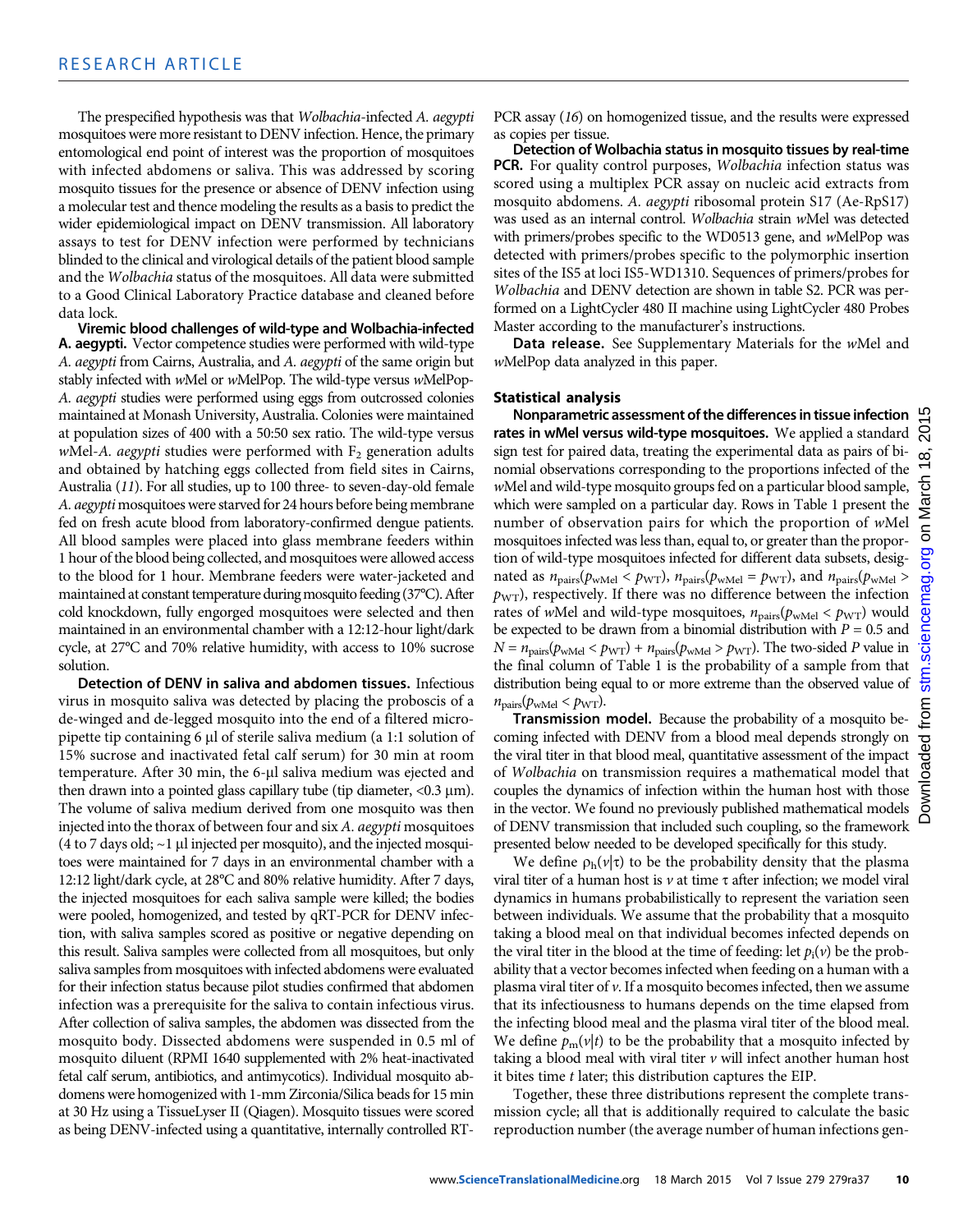erated by a typical infected human in the absence of immunity),  $R_0$ , for a serotype is the average number of female mosquitoes per human host,  $m$ , the mortality hazard for adult female mosquitoes,  $\mu$ , and the biting rate of female mosquitoes, k. Then

$$
R_0 = m\kappa^2 \int_0^\infty \left(\int_0^D \rho_h(\nu|\tau) d\tau\right) p_i(\nu) \left(\int_0^\infty p_m(\nu|t) e^{-\mu t} dt\right) d\nu \tag{1}
$$

Here, D is the maximum time for clearance of virus in humans. This equation is the standard definition of the reproduction number for a vector-borne disease, generalized to account for viral dose dependence in the mosquito.

We wish to estimate the distributions  $\rho_h(v|\tau)$ ,  $p_i(v)$ , and  $p_m(v|t)$ for each of the four DENV serotypes and for Wolbachia-infected and wild-type mosquitoes. However, the available data did not allow every parameter to be estimated independently for each combination of serotype and Wolbachia infection status, so it was necessary to assume that only a subset of parameters varied between serotypes or were affected by Wolbachia.

Our primary interest is the extent to which Wolbachia reduces transmission, as characterized by the ratio of  $R_0$  of a DENV serotype in a wild-type A. aegypti population to that in a Wolbachia-infected A. aegypti population; values of  $m$  and  $\kappa$  in Eq. 1 are not needed for calculating this ratio. However, the assumed value of  $\mu$ , the mortality hazard of adult mosquitoes, can affect estimates. A. aegypti mortality varies seasonally and by setting, with release-recapture studies typically giving daily survival probabilities below 85% (17–19). Because one possible phenotype of wMel on dengue replication in mosquitoes that we explore below is a lengthening of the EIP, we conservatively assume that daily survival is constant at its seasonal maximum of 90% ( $\mu$  = 0.1/day) (19). This results in a larger proportion of transmission being from older mosquitoes than assuming a lower value for daily survival, and hence reduces the potential impact of EIP lengthening on dengue transmission.

We estimate  $\rho_h(v|\tau)$  from serial plasma viremia levels measured in 262 consecutively enrolled dengue cases in the IDAMS (International Research Consortium on Dengue Risk Assessment, Management, and Surveillance) study (clinicaltrials.gov identifier, NCT01550016) in Ho Chi Minh City, Vietnam. Of these 262 cases, 73 cases were hospitalized and 189 were managed entirely as ambulatory patients for the duration of their illness. The serial viremia measurements in these 189 ambulatory cases have been described previously (13), and the data are shown in fig. S1. Here, we use the following data fields for each measurement: study participant identifier, DENV serotype, day of illness when sample was collected, and  $log_{10}$  viral titer per milliliter of plasma (measured with qRT-PCR) in sample. We modeled viral kinetics in a human host with a simple biphasic exponential growth/decay function, where average (across all patients) viral titer at time t after infection is given by:

$$
v(t) = \frac{e^{at}}{1 + e^{(a+b)t-c}}
$$
 (2)

We assume that individual patient  $log_{10}$  viral titers are drawn from a normal distribution with mean  $log[v(t)]$  and standard deviation  $\sigma$ , thus defining the distribution  $\rho_h(v|\tau)$ . Because the dates of infection are unknown, we estimate time of infection from the day of illness onset by assuming a fixed 7-day incubation period for dengue. Parameters a, b, and c were fitted independently for each serotype, whereas  $\sigma$  was fitted assuming it to be the same for all serotypes.

Mosquito infection model. The probability that a mosquito feeding on blood with viral titer  $\nu$  will become infected,  $p_i(\nu)$ , is estimated from data on abdominal infection status in mosquitoes infected as part of this study. We used a simple dose-response model:

$$
p_i(v) = 1 - \exp\left[-\left(\frac{\log v + \delta_w}{\theta_S}\right)^{\gamma}\right], \text{ if } \log v + \delta_w > 0
$$
  

$$
p_i(v) = 0 \text{ otherwise } (3)
$$

The single parameter  $\delta_W$  was found to be sufficient to capture the phenotypic impact of Wolbachia. This parameter was assumed to be 0 for wild-type and was estimated for wMel-infected mosquitoes. Its effect is to modify the infecting dose of virus by a fixed factor. The parameter  $\theta_s$  determines the infectious dose and is estimated independently for each serotype S, whereas  $\gamma$  determines the slope of the dose-response curve and is assumed not to vary by serotype. We did not model an effect of day of measurement (after mosquito feeding) for abdominal infection data because no significant differences were seen between the 7-, 10-, 14-, and 18-day time points examined here.

In the absence of human challenge studies, we lack direct measurements of mosquito infectiousness,  $p_m(v|t)$ ; here, we examine the closest proxy available, namely, detection of infectious DENV in mosquito saliva. We defined  $q_m(v|t)$  to be the proportion of mosquitoes infected by taking a blood meal with viral titer  $\nu$  that will have detectable infection in saliva time  $t$  later. We assume the following functional form for  $q_m(v|t)$ :

$$
q_{\rm m}(\nu|t) = \left(1 - \exp\left[-\frac{1}{\varepsilon_{\rm W}\phi_{\rm s}}\left(\frac{t^{\rm K}}{\beta_{\rm W}^{\rm K} + t^{\rm K}}\right)\right]\right) \tag{4}
$$

This semi-mechanistic form gives power-law  $\left[\sim(t/\beta_{\rm W})^{\kappa}\right]$  temporal growth of saliva infection for small  $t$ . This growth saturates at a time governed by parameter  $\beta_{W}$ ; thus, this parameter governs the EIP. Because we needed to use this model outside the observed range of  $7 \le t \le$ 18 days, it was important to choose a functional form for the time dependence of saliva infection status that was well behaved and biologically plausible for both small and large t. The model above gives close to zero probability of detectable infection for small  $t \leq 7$  days) and a probability that plateaus at large  $t$  (>18 days). Similar to the abdominal infection model, the serotype-specific parameters  $\phi_S$  govern the infectious dose. A dose-response shape parameter (akin to  $\gamma$  in Eq. 3) was also examined but found to result in overfitting, with estimates having 95% CIs overlapping 1.

Two parameters,  $\beta_{\rm W}$  and  $\epsilon_{\rm W}$ , specify the phenotypic impact of Wolbachia for the saliva infection model. Hence, Wolbachia can affect either the proportion of mosquitoes ever developing infectiousness in saliva or the rate at which saliva infectiousness increases (and thus, the EIP), or both. The former is estimated separately for wild-type and wMel-infected mosquitoes, whereas the latter scales the infectious dose parameters for wMel versus wild-type, and hence has a value of 1 for wild-type and is estimated for wMel-infected mosquitoes.

When both  $\beta_W$  and  $\epsilon_W$  were fitted (our baseline model), estimates for  $\beta_{\text{WT}}$  and  $\beta_{\text{wMel}}$  were nearly identical, with a substantial overlap of the 95% CIs. Thus, nearly the entire phenotypic effect was attributed to  $\varepsilon_{\rm W}$ —representing a net reduction in the probability of infection in saliva in wMel-infected versus wild-type mosquitoes, irrespective of the time elapsed since the infecting blood meal (Fig. 5B). However, because the lower CI of  $\varepsilon_W$  was just below 1 for the baseline model, we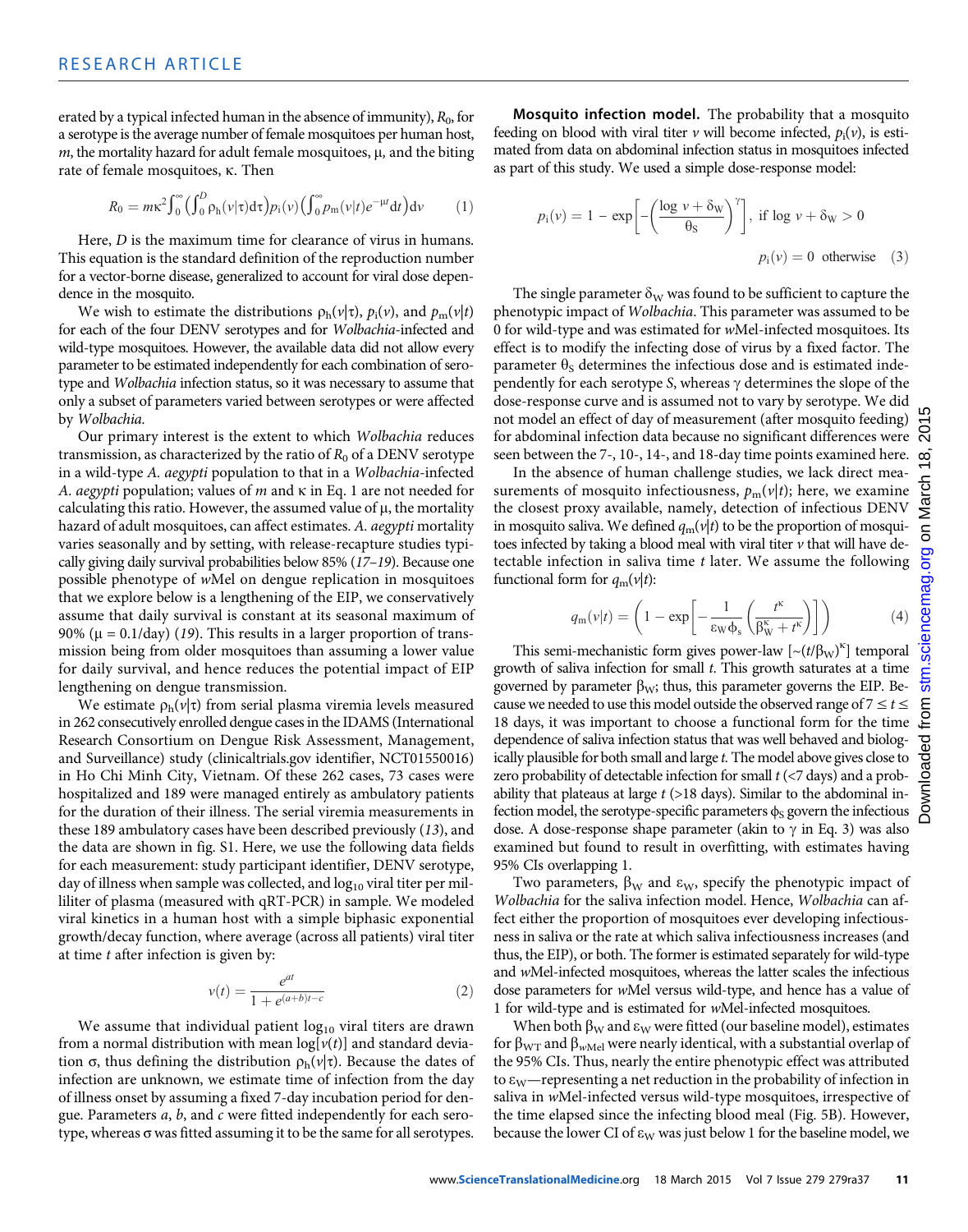fitted three simpler models, assuming (A)  $\beta_{\text{WT}} = \beta_{\text{wMel}}$  and  $\epsilon_{\text{W}} = 1$  (that is, no phenotypic effect of wMel); (B)  $\beta_{WT} = \beta_{wMel}$  (that is, the phenotypic effect of wMel is acting solely through  $\varepsilon_W$ ); (C)  $\varepsilon_W = 1$  (that is, the phenotypic effect of wMel is acting solely through a difference between  $\beta_{\text{WT}}$  and  $\beta_{\text{wMel}}$ —effectively a lengthening of the EIP due to wMel infection). Model B had the highest DIC, with the baseline model (with both  $\beta_W$  and  $\epsilon_W$  fitted) next (DIC difference from B of 1.1), followed by model C (DIC difference from B of 2.4) and then model A with much worse (DIC difference from B of 47). Because the phenotypic effect of wMel infection substantively affects the overall estimates of the impact of Wolbachia on transmission, we choose to present the estimates for model C (where  $\varepsilon_{wMel} = 1$ ) as an alternative to the baseline model. This alternative model (Fig. 5C) fitted the data qualitatively well (Fig. 4), albeit worse than the baseline model (difference in DIC, 1.4). Although model B had the highest DIC, the small numerical difference compared with the model fitting both  $\beta_W$ and  $\varepsilon_{\rm W}$  meant that we opt to retain the latter as our baseline, as it best represents the uncertainty in the phenotypic effect of wMel infection and is slightly more pessimistic than model B in the estimates of the impact of wMel on the  $R_0$  of dengue.

The saliva infection model shows no dependence on the plasma viral titer of the infecting blood meal; including such dependence did not significantly improve model fit, reflecting the lack of obvious viral titer dependence seen in the raw saliva infection data shown in Fig. 1. For example, substituting a term  $(\omega_{W} + \log \nu)/\phi_{S}$  for  $1/\epsilon_{W}\phi_{S}$  in Eq. 4, fitting  $\omega_{wMel}$  and assuming  $\omega_{wMel} = 0$  (akin to the abdominal model) increased the DIC by 2.3 relative to the baseline model. Furthermore, the central estimate for  $\omega_{\text{wMel}}$  was unreasonably large in magnitude  $(-6.1)$  given that  $log_{10}$  donor viral titers only varied in the range of 5.3 to 9.9, meaning that this model variant was approximating the behavior of the functionally simpler baseline model with no improvement in fit.

Our default (and simplest) approach to relating  $p_m(v|t)$  to  $q_m(v|t)$ is to assume proportionality, namely,  $p_m(v|t) \propto q_m(v|t)$ . However, other assumptions are plausible and can substantially affect the resulting estimates of the overall impact of wMel on dengue transmission. We undertake some sensitivity analysis therefore by assuming that  $p_m(v|t)$ is determined by a similar functional form to Eq. 4, but with modified parameters. We examine the impact of varying the infectious dose parameters by a fixed multiplier to mimic the effect of the infectious dose from mosquitoes to humans being either larger or smaller than that seen with the assay we used to assess infectious virus in saliva.

Inferential framework. Model fitting was undertaken in a Bayesian framework using Markov Chain Monte Carlo (MCMC) methods (20). To account for the overdispersion of the data (Figs. 1 and 2), a Betabinomial likelihood function was used rather than a simple binomial likelihood. The Beta-binomial was parameterized in terms of the mean binomial proportion,  $\Theta$ , and its overdispersion,  $\rho$ , defined such that the mean and variance of a sample of *n* draws is given by *n* $\Theta$  and *n* $\Theta$ (1 −  $\Theta$ [1 + (n – 1) $\rho$ ], respectively. The overdispersion parameter  $\rho$  was fitted separately for the abdominal and saliva data. Uninformative uniform priors were assumed for all parameters, with an upper bound of 200 for all parameters and a lower bound of 0 for all parameters other than δ, for which a lower bound of −200 was used. Sensitivity to changing the upper and lower bounds (where appropriate) on priors was tested, and none was found so long as the upper and lower bounds lay outside the 99.9th percentile of the posterior distribution. Parameters were updated individually, with a single update sweep defined

as a sequence of proposed updates to each parameter in turn. For computational efficiency, a uniform proposal distribution was used for each parameter, centered around the current parameter value and with width manually tuned to give 20 to 40% acceptance rates (proposal acceptance rates were monitored separately for each parameter). MCMC chains were equilibriated with 100,000 update sweeps, and posterior distributions were estimated from the following 500,000 update sweeps, sampling once every 500 sweeps. Convergence was checked visually and by running multiple chains from different starting points. Analyses were undertaken in Microsoft Excel and the statistical language R.

In exploratory but nonexhaustive analyses, a variety of functional forms were explored for both  $p_i(v)$  and  $q_m(v|t)$ ; in particular, we examined how model fit could be significantly improved by making a parameter vary by serotype or by Wolbachia infection status while retaining parameter identifiability. We found little evidence for any serotype dependence beyond the overall scaling of the dose-response relationships expressed in the functional forms used above. Similarly, significant differences (assessed by nonoverlapping 95% CIs and the DIC) between estimates for wild-type and wMel-infected mosquitoes were only seen for the parameters  $\delta$ ,  $\varepsilon$ , and, to a lesser extent (see discussion above),  $\beta$ .

#### SUPPLEMENTARY MATERIALS

www.sciencetranslationalmedicine.org/cgi/content/full/7/279/279ra37/DC1 Table S1. Study population characteristics. Table S2. List of primers and probes used. Fig. S1. Human DENV viremia kinetics. Supplementary data: Mosquito biting study data.

# REFERENCES AND NOTES

- 1. C. P. Simmons, J. J. Farrar, v. V. Nguyen, B. Wills, Dengue. N. Engl. J. Med. 366, 1423–1432 (2012).
- 2. S. Bhatt, P. W. Gething, O. J. Brady, J. P. Messina, A. W. Farlow, C. L. Moyes, J. M. Drake, J. S. Brownstein, A. G. Hoen, O. Sankoh, M. F. Myers, D. B. George, T. Jaenisch, G. R. Wint, C. P. Simmons, T. W. Scott, J. J. Farrar, S. I. Hay, The global distribution and burden of dengue. Nature 496, 504–507 (2013).
- 3. C. J. McMeniman, R. V. Lane, B. N. Cass, A. W. Fong, M. Sidhu, Y. F. Wang, S. L. O'Neill, Stable introduction of a life-shortening Wolbachia infection into the mosquito Aedes aegypti. Science 323, 141–144 (2009).
- 4. T. Walker, P. H. Johnson, L. A. Moreira, I. Iturbe-Ormaetxe, F. D. Frentiu, C. J. McMeniman, Y. S. Leong, Y. Dong, J. Axford, P. Kriesner, A. L. Lloyd, S. A. Ritchie, S. L. O'Neill, A. A. Hoffmann, The wMel Wolbachia strain blocks dengue and invades caged Aedes aegypti populations. Nature 476, 450–453 (2011).
- 5. L. A. Moreira, I. Iturbe-Ormaetxe, J. A. Jeffery, G. Lu, A. T. Pyke, L. M. Hedges, B. C. Rocha, S. Hall-Mendelin, A. Day, M. Riegler, L. E. Hugo, K. N. Johnson, B. H. Kay, E. A. McGraw, A. F. van den Hurk, P. A. Ryan, S. L. O'Neill, A Wolbachia symbiont in Aedes aegypti limits infection with dengue, Chikungunya, and Plasmodium. Cell 139, 1268-1278 (2009).
- 6. C. J. McMeniman, S. L. O'Neill, A virulent Wolbachia infection decreases the viability of the dengue vector Aedes aegypti during periods of embryonic quiescence. PLOS Negl. Trop. Dis. 4, e748 (2010).
- 7. A. P. Turley, L. A. Moreira, S. L. O'Neill, E. A. McGraw, Wolbachia infection reduces bloodfeeding success in the dengue fever mosquito, Aedes aegypti. PLOS Negl. Trop. Dis. 3, e516 (2009).
- 8. G. Zhang, M. Hussain, S. L. O'Neill, S. Asgari, Wolbachia uses a host microRNA to regulate transcripts of a methyltransferase, contributing to dengue virus inhibition in Aedes aegypti. Proc. Natl. Acad. Sci. U.S.A. 110, 10276–10281 (2013).
- 9. E. P. Caragata, E. Rances, L. M. Hedges, A. W. Gofton, K. N. Johnson, S. L. O'Neill, E. A. McGraw, Dietary cholesterol modulates pathogen blocking by Wolbachia. PLOS Pathog. 9, e1003459 (2013).
- 10. X. Pan, G. Zhou, J. Wu, G. Bian, P. Lu, A. S. Raikhel, Z. Xi, Wolbachia induces reactive oxygen species (ROS)-dependent activation of the Toll pathway to control dengue virus in the mosquito Aedes aegypti. Proc. Natl. Acad. Sci. U.S.A. 109, E23–E31 (2012).

201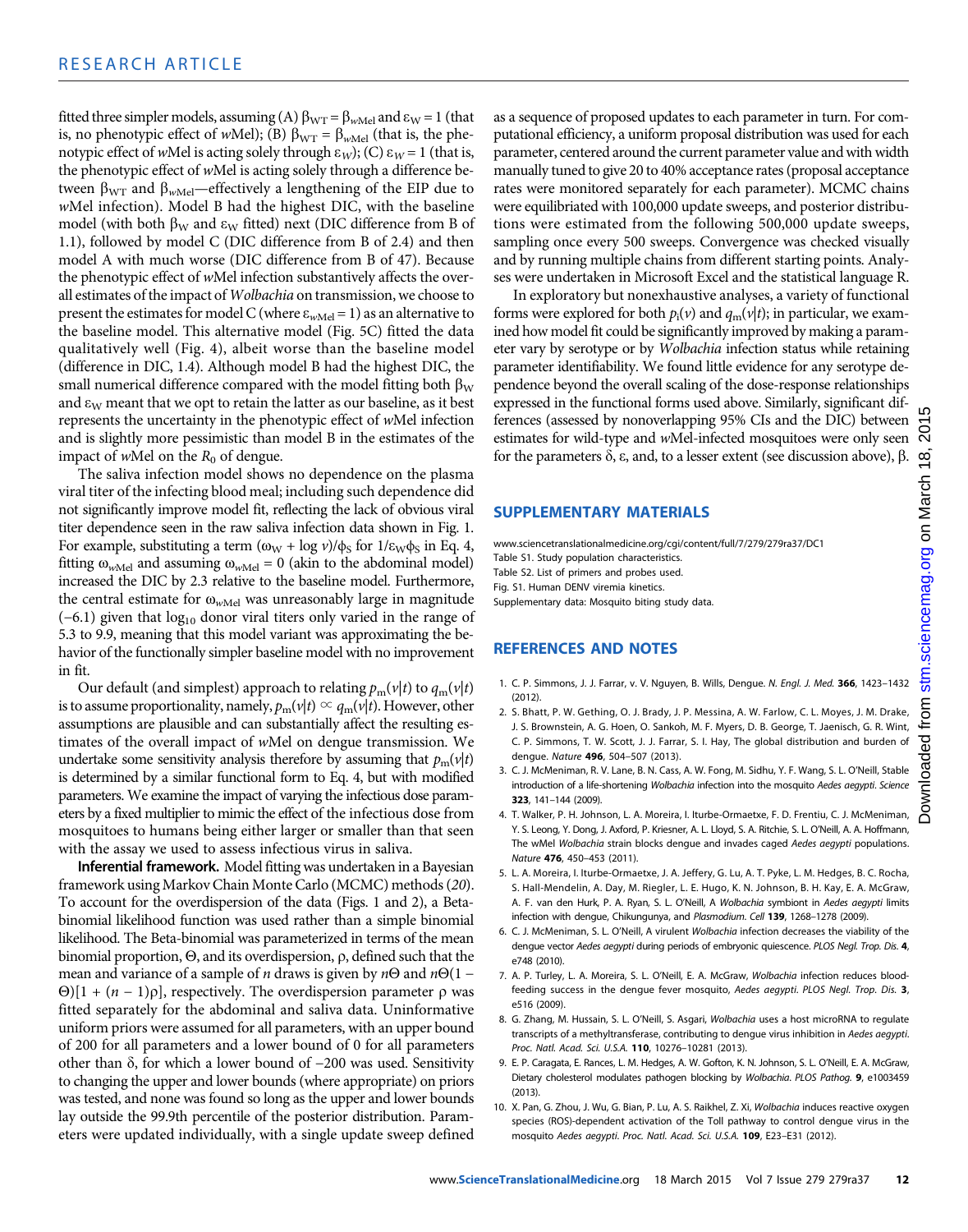- 11. A. A. Hoffmann, B. L. Montgomery, J. Popovici, I. Iturbe-Ormaetxe, P. H. Johnson, F. Muzzi, M. Greenfield, M. Durkan, Y. S. Leong, Y. Dong, H. Cook, J. Axford, A. G. Callahan, N. Kenny, C. Omodei, E. A. McGraw, P. A. Ryan, S. A. Ritchie, M. Turelli, S. L. O'Neill, Successful establishment of Wolbachia in Aedes populations to suppress dengue transmission. Nature 476, 454–457 (2011).
- 12. M. A. Johansson, J. Hombach, D. A. Cummings, Models of the impact of dengue vaccines: A review of current research and potential approaches. Vaccine 29, 5860-5868 (2011).
- 13. M. N. Nguyet, T. H. Duong, V. T. Trung, T. H. Nguyen, C. N. Tran, V. T. Long, T. Dui le, H. L. Nguyen, J. J. Farrar, E. C. Holmes, M. A. Rabaa, J. E. Bryant, T. T. Nguyen, H. T. Nguyen, L. T. Nguyen, M. P. Pham, H. T. Nguyen, T. T. Luong, B. Wills, C. V. Nguyen, M. Wolbers, C. P. Simmons, Host and viral features of human dengue cases shape the population of infected and infectious Aedes aegypti mosquitoes. Proc. Natl. Acad. Sci. U.S.A. 110, 9072–9077 (2013).
- 14. A. Sabchareon, D. Wallace, C. Sirivichayakul, K. Limkittikul, P. Chanthavanich, S. Suvannadabba, V. Jiwariyavej, W. Dulyachai, K. Pengsaa, T. A. Wartel, A. Moureau, M. Saville, A. Bouckenooghe, S. Viviani, N. G. Tornieporth, J. Lang, Protective efficacy of the recombinant, live-attenuated, CYD tetravalent dengue vaccine in Thai schoolchildren: A randomised, controlled phase 2b trial. Lancet 380, 1559-1567 (2012).
- 15. Z. Xi, C. C. Khoo, S. L. Dobson, Wolbachia establishment and invasion in an Aedes aegypti laboratory population. Science 310, 326-328 (2005).
- 16. K. D. Hue, T. V. Tuan, H. T. Thi, C. T. Bich, H. H. Anh, B. A. Wills, C. P. Simmons, Validation of an internally controlled one-step real-time multiplex RT-PCR assay for the detection and quantitation of dengue virus RNA in plasma. J. Virol. Methods 177, 168-173 (2011).
- 17. L. C. Harrington, J. P. Buonaccorsi, J. D. Edman, A. Costero, P. Kittayapong, G. G. Clark, T. W. Scott, Analysis of survival of young and old Aedes aegypti (Diptera: Culicidae) from Puerto Rico and Thailand. J. Med. Entomol. 38, 537-547 (2001).
- 18. R. Maciel-de-Freitas, C. T. Codeço, R. Lourenço-de-Oliveira, Daily survival rates and dispersal of Aedes aegypti females in Rio de Janeiro, Brazil. Am. J. Trop. Med. Hyg. 76, 659-665 (2007).
- 19. P. M. Sheppard, W. W. Macdonald, R. J. Tonn, B. Grab, The dynamics of an adult population of Aedes aegypti in relation to dengue haemorrhagic fever in Bangkok. J. Anim. Ecol. 38, 661–702 (1969).

20. W. R. Gilks, S. Richardson, D. Spiegelhalter, Markov Chain Monte Carlo in Practice (Chapman & Hall, London, 1996).

Funding: Supported by the Wellcome Trust; the Bill and Melinda Gates Foundation (BMGF); the Foundation for the NIH, as part of the Grand Challenges in Global Health Initiative of BMGF; the National Health and Medical Research Council, Australia; the U.K. Medical Research Council; the National Institute of General Medical Sciences Models of Infectious Disease Agent Study initiative; and the European Union Seventh Framework Programme European Management Platform for Emerging and Re-emerging Infectious Disease Entities consortium. Author contributions: C.P.S., N.M.F., and S.L.O. designed the study; B.W., D.T.H.K., V.T.T., T.N.B.C., V.T.L., L.T.D., H.L.N., and N.V.V.C. performed the mosquito biting experiments; J.P., P.A.R., S.L.O., and E.A.M. developed the Wolbachia-infected A. aegypti; N.M.F., H.C., and R.A. performed the analysis; and N.M.F. and C.P.S. drafted the manuscript. Competing interests: N.F. is an informal and unpaid advisor on dengue control measures (including Wolbachia and vaccines) and dengue modeling for BMGF and Sanofi Pasteur Inc. C.S. has a paid consulting position with Sanofi Pasteur Inc., which has a business interest in developing dengue vaccines. S.L.O., P.A.R., and E.A.M. are named as coinventors on a patent for Wolbachia mosquito strains: Modified Arthropod and Method of Use; Filing # 14/304,919; Filing date: 06/14/2014. The other authors declare that they have no competing interests. Data and materials availability: The data collected in this study are provided in Supplementary Materials.

Submitted 15 August 2014 Accepted 26 February 2015 Published 18 March 2015 10.1126/scitranslmed.3010370

Citation: N. M. Ferguson, D. T. H. Kien, H. Clapham, R. Aguas, V. T. Trung, T. N. B. Chau, J. Popovici, P. A. Ryan, S. L. O'Neill, E. A. McGraw, V. T. Long, L. T. Dui, H. L. Nguyen, N. V. V. Chau, B. Wills, C. P. Simmons, Modeling the impact on virus transmission of Wolbachia-mediated blocking of dengue virus infection of Aedes aegypti. Sci. Transl. Med. 7, 279ra37 (2015).